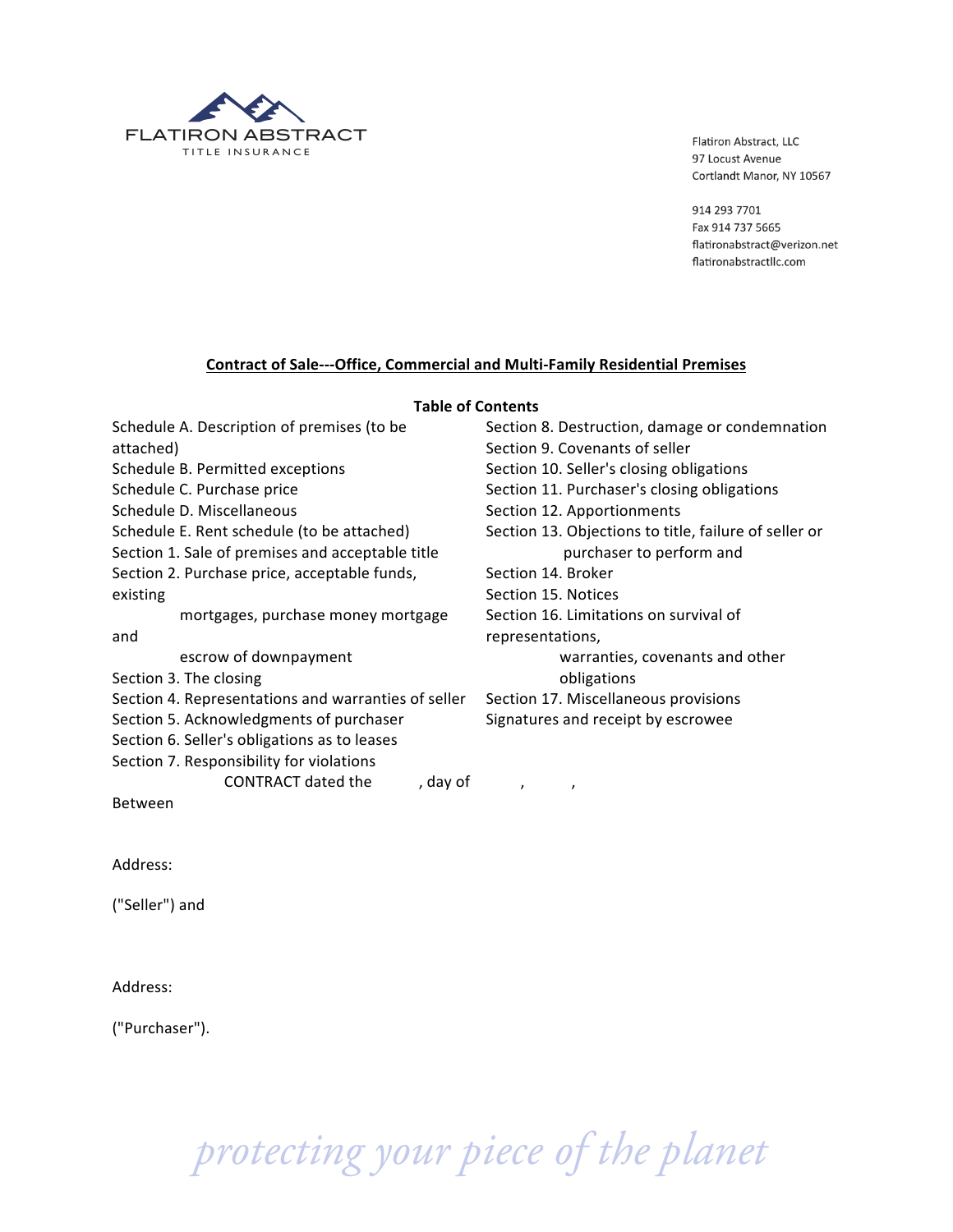

914 293 7701 Fax 914 737 5665 flatironabstract@verizon.net flatironabstractllc.com

Seller and Purchaser hereby covenant and agree as follows:

# **Schedule A DESCRIPTION OF PREMISES**

The Premises are located at or known as: Street Address: City: State: Zip: Tax!Map!Designation:!!!Section: !!!!!!Block: !!!!!!!Lot:

 $\Box$  metes and bounds description attached hereto)

# **Schedule B PERMITTED EXCEPTIONS**

1. Zoning regulations and ordinances which are not violated by the existing structures or present use thereof and which do not render title uninsurable.

2. Consents by the Seller or any former owner of the Premises for the erection of any structure or structures on, under or above any street or streets on which the Premises may abut.

3. The Existing Mortgage(s) and financing statements, assignments of leases and other collateral assignments ancillary thereto.

4. Leases and Tenancies specified in the Rent Schedule and any new leases or tenancies not prohibited by this contract.

5. Unpaid installments of assessments not due and payable on or before the Closing Date.

6. Financing statements, chattel mortgages and liens on personalty filed more than 5 years prior to the Closing Date and not renewed, or filed against property or equipment no longer located on the Premises or owned by Tenants.

7. (a) Rights of utility companies to lay, maintain install and repair pipes, lines, poles, conduits, cable boxes and related equipment on, over and under the Premises, provided that none of such rights imposes any monetary obligation on the owner of the Premises.

(b) Encroachments of stoops, areas, cellar steps, trim cornices, lintels, window sills, awnings, canopies, ledges, fences, hedges, coping and retaining walls projecting from the Premises over any street or highway or over any adjoining property and encroachments of similar elements projecting from adjoining property over the Premises.

(c) Revocability or lack of right to maintain vaults, coal chutes, excavations or subsurface equipment beyond the line of the Premises.

(d) Any state of facts that an accurate survey would disclose, provided that such facts do not render title unmarketable. For the purposes of this contract, none of the facts shown on the survey, if any, identified below shall be deemed to render title unmarketable, and Purchaser shall accept title subject thereto: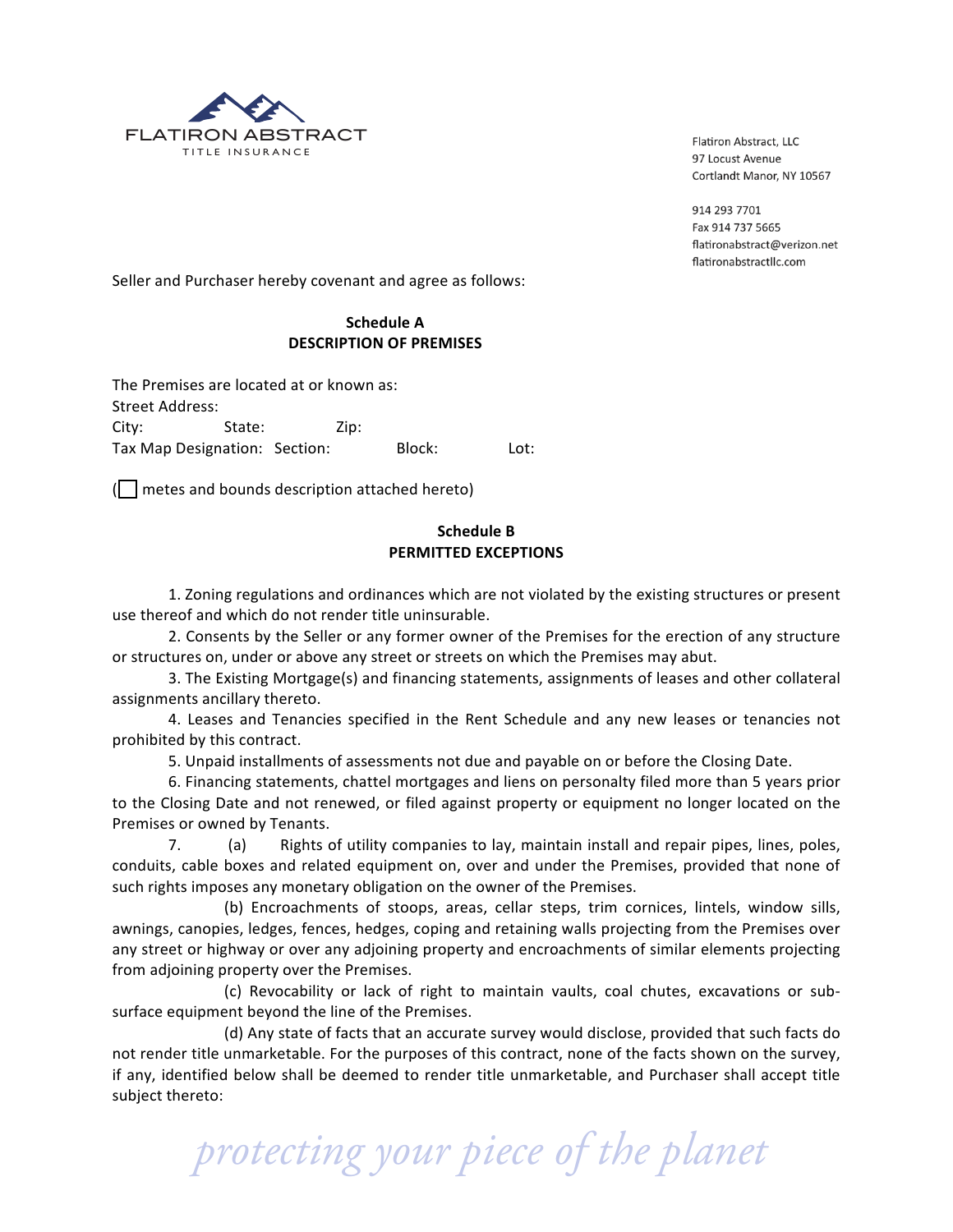

914 293 7701 Fax 914 737 5665 flatironabstract@verizon.net flatironabstractllc.com

\$

# **Schedule C PURCHASE PRICE**

The Purchase Price shall be paid as follows:

|                               | (a) By check subject to collection, the receipt of which is hereby acknowledged<br>by Seller:                                                                                |       |                                                                           |            |       |          |
|-------------------------------|------------------------------------------------------------------------------------------------------------------------------------------------------------------------------|-------|---------------------------------------------------------------------------|------------|-------|----------|
|                               | (b) By check or checks delivered to Seller at the Closing in accordance with the<br>provisions of §2.02:                                                                     |       |                                                                           |            |       | \$<br>\$ |
|                               |                                                                                                                                                                              |       | (c) By acceptance of title subject to the following Existing Mortgage(s): |            |       | \$       |
|                               | (d) By execution and delivery to Seller by Purchaser or its assignee of a note<br>secured by a Purchase Money Mortgage on the Premises, in the sum of<br>payable as follows: |       |                                                                           |            |       |          |
| Interest Rate:<br>provisions: |                                                                                                                                                                              | Term: | Monthly payment:                                                          | Prep. Fee: | Other |          |

Making for a total Purchase Price of:

# **Schedule D MISCELLANEOUS**

- 1. Title insurer designated by the parties (§1.02):
- 2. Last date for consent by Existing Mortgagee(s) (§2.03(b)):
- 3. Maximum Interest Rate of any Refinanced Mortgage (§2.04(b)):
- 4. Prepayment Date on or after which Purchase Money Mortgage may be prepaid

# $(§2.04(c))$ :

| 7. Scheduled time and date of Closing (§3.01): Date: |     |     | Time: | o'clock. |
|------------------------------------------------------|-----|-----|-------|----------|
| 6. Buyer's tax ID Nos $(S2.05)$ #1:                  | #2: | #3: | #4:   |          |
| 5. Seller's tax ID Nos (§2.05) #1:                   | #2: | #3: | #4:   |          |

8. Place of Closing (§3.01):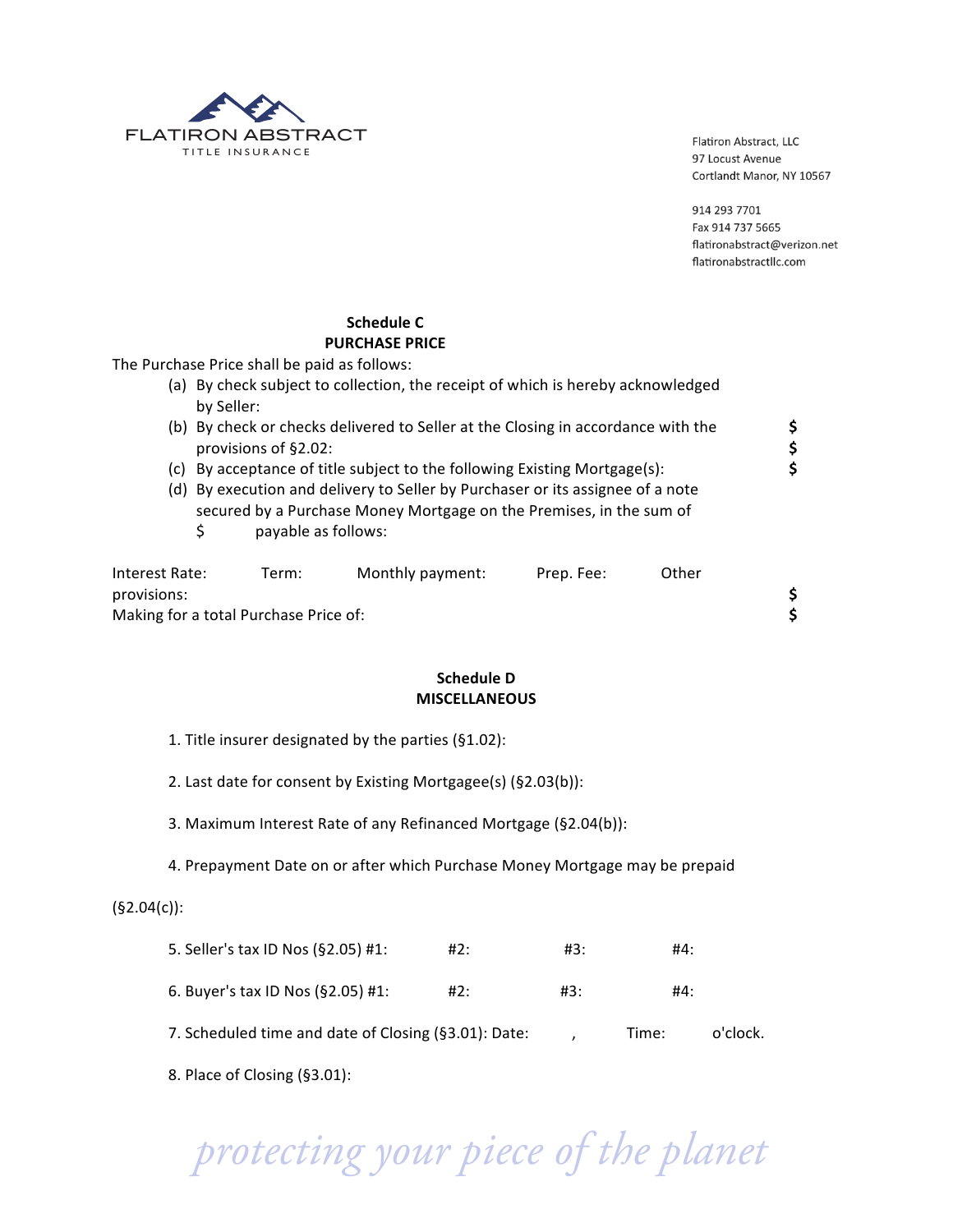

914 293 7701 Fax 914 737 5665 flatironabstract@verizon.net flatironabstractllc.com

- 9. Assessed valuation of Premises (§4.10):
- 10. Fiscal year and annual real estate taxes on Premises (§4.10): Fiscal
- Year: Annual Taxes:
	- 11. Tax abatements or exemptions affecting Premises (§4.10):
	- 12. Assessments on Premises (§4.13):
	- 13. Maximum Amount which Seller must spend to cure violations, etc. (§7.02):
	- 14. Maximum Expense of Seller to cure title defects, etc. (§13.02):
	- 15. Broker, if any (§14.01):
	- 16. Party to pay broker's commission (§14.01): 17. Address for notices (§15.01): If to Seller:

with a copy to:

If to Purchaser:

with a copy to:

18. Limitation Date for actions based on Seller's surviving representations and other obligations (§16.01):

19. Additional Schedules or Riders (§17.08):

# **Schedule F**

 *protecting your piece of the planet*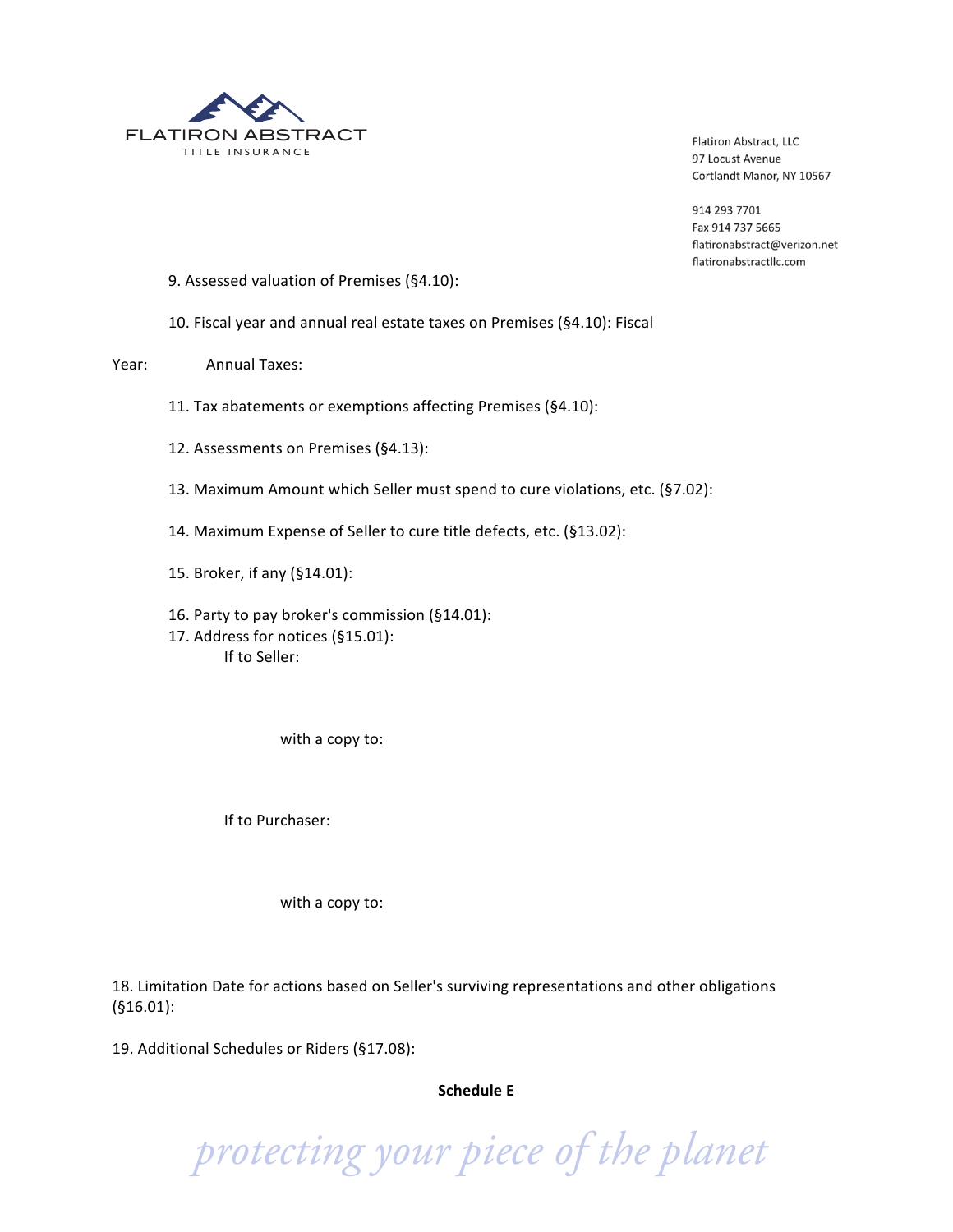

914 293 7701 Fax 914 737 5665 flatironabstract@verizon.net flatironabstractllc.com

### **RENT SCHEDULE**

( $\Box$  if more than four tenants, check, and annex a rent schedule rider hereto; otherwise, enter information below)

| Name     | Apt. No. | Rent | Due |  |
|----------|----------|------|-----|--|
| Security |          |      |     |  |

# Section 1. Sale of Premises and Acceptable Title

§1.01. Seller shall sell to Purchaser, and Purchaser shall purchase from Seller, at the price and upon the terms and conditions set forth in this contract:

(a) the parcel of land more particularly

described in Schedule A attached hereto ("Land"); (b) all buildings and improvement situated on the Land (collectively, "Building");

(c) all right, title and interest of Seller, if any, in and to the land lying in the bed of any street or highway in front of or adjoining the Land to the center line thereof and to any unpaid award for any taking by condemnation or any damage to the Land by reason of a change of grade of any street or highway;

(d) the appurtenances and all the estate and rights of Seller in and to the Land and Building; and

(e) all right, title and interest of Seller, if any, in and to the fixtures, equipment and other personal property attached or appurtenant to the Building (collectively, "Premises"). The Premises are located at or known as

Street Address:

City: State: Zip: Tax Map Designation: Section: Block: Lot:

§1.02. Seller shall convey and Purchaser shall accept fee simple title to the Premises in accordance with the terms of this contract, subject only to:

(a) the matters set forth in Schedule B attached hereto

 *protecting your piece of the planet*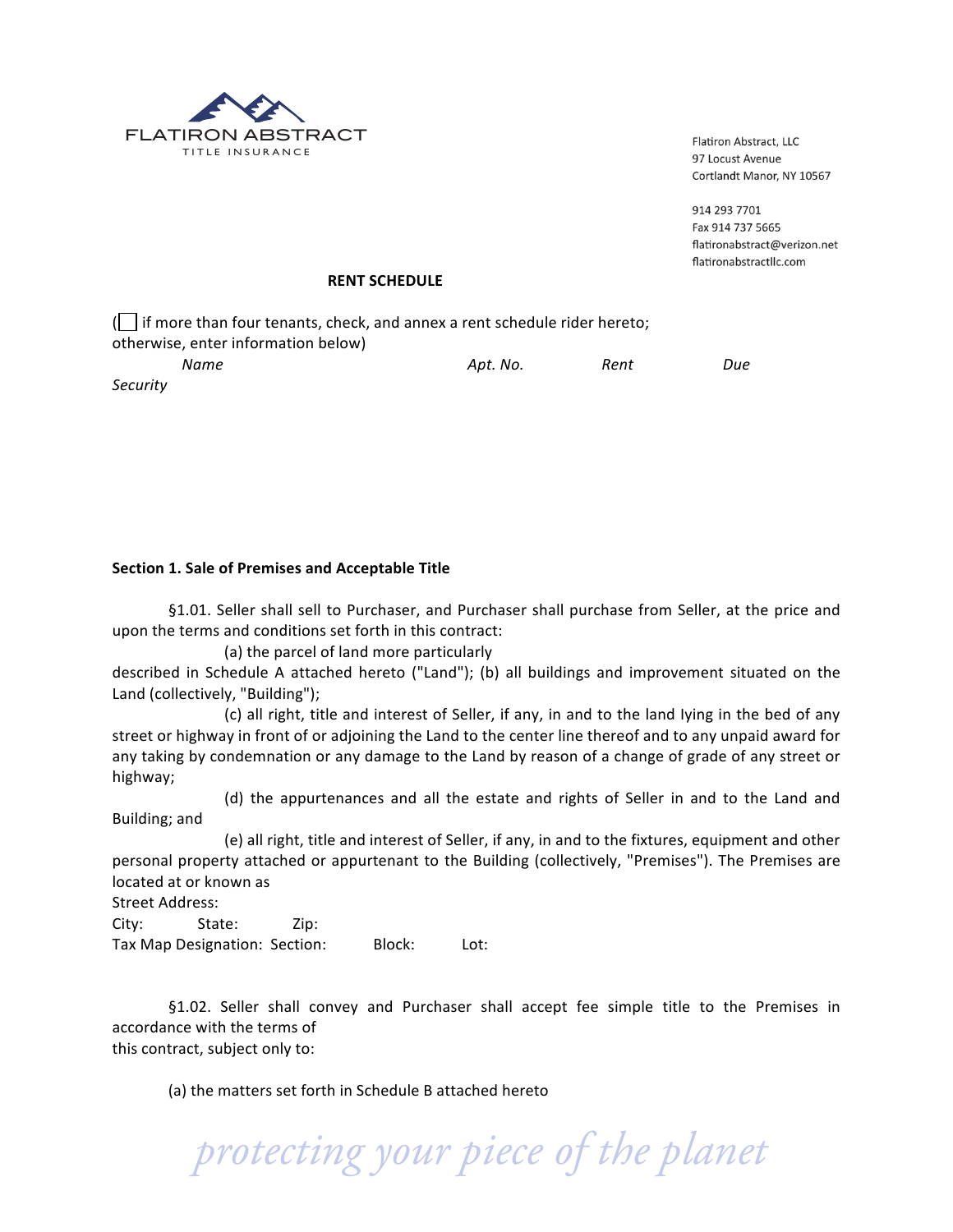

914 293 7701 Fax 914 737 5665 flatironabstract@verizon.net flatironabstractllc.com

(collectively, "Permitted Exceptions"); and

(b) such other matters as (i) the title insurer specified in Schedule D attached hereto (or if none is so specified, then any member of the New York Board of Title Underwriters) shall be willing, without special premium, to omit

as exceptions to coverage or to except with insurance against collection out of or enforcement against the Premises and (ii) shall be accepted by any lender described in Section 274-a of the Real Property Law ("Institutional Lender") which has committed in writing to provide mortgage financing to Purchaser for the purchase of the Premises ("Purchaser's Institutional Lender"), except that if such acceptance by Purchaser's Institutional Lender is unreasonably withheld or delayed, such acceptance shall be deemed to have been given.

# Section 2. Purchase Price, Acceptable Funds, Existing **Mortgages, Purchase Money Mortgage and Escrow of Down(payment**

§2.01. The purchase price ("Purchase Price") to be paid by Purchaser to Seller for the Premises as provided in Schedule C attached hereto is \$

§2.02. All monies payable under this contract, unless otherwise specified in this contract, shall be paid by:

(a) certified checks of Purchaser or any person making a purchase money loan to Purchaser drawn on any bank, savings bank, trust company or savings and loan association having a banking office in the State of New York or

(b) official bank checks drawn by any such banking institution, payable to the order of Seller, except that uncertified checks of Purchaser payable to the order of Seller up to the amount of one-half of one percent of the Purchase Price shall be acceptable for sums payable to Seller at the Closing.

§2.03. (a) If Schedule C provides for the acceptance of title by Purchaser subject to one or more existing mortgages (collectively, "Existing Mortgage(s)"), the amounts specified in Schedule C with reference thereto may be approximate. If at the Closing the aggregate principal amount of the Existing Mortgage(s), as reduced by payments required there under prior to the Closing, is less than the aggregate amount of the Existing Mortgage(s) as specified in Schedule C, the difference shall be added to the monies payable at the Closing, unless otherwise expressly provided herein.

(b) If any of the documents constituting the Existing Mortgage(s) or the note(s) secured thereby prohibits or restricts the conveyance of the Premises or any part thereof without the prior consent of the holder or holders thereof ("Mortgagee(s)") or confers upon the Mortgagee(s) the right to accelerate payment of the indebtedness or to change the terms of the Existing Mortgage(s) in the event that a conveyance is made without consent of the Mortgagee(s), Seller shall notify such Mortgagee(s) of the proposed conveyance to Purchaser within 10 days after execution and delivery of this contact,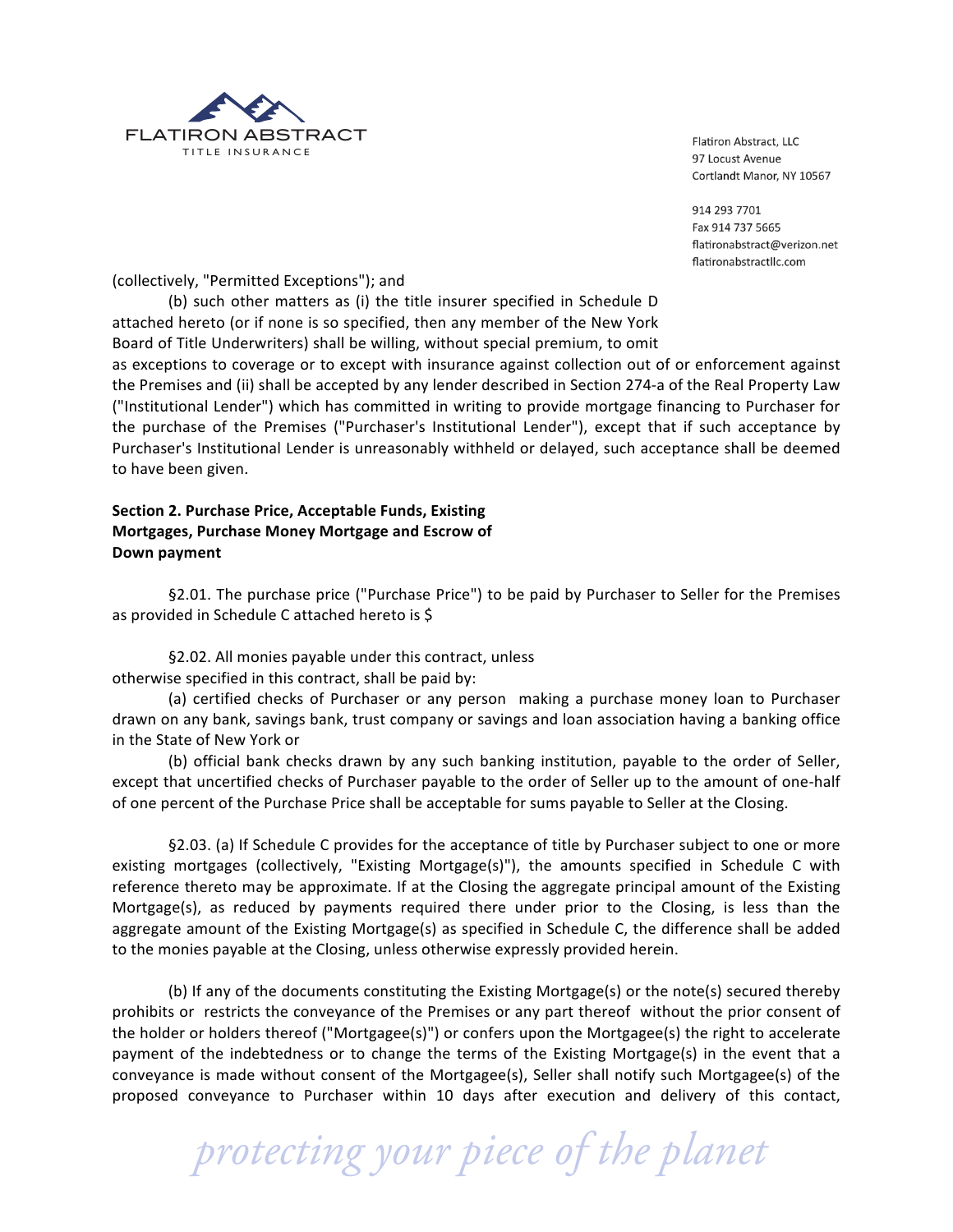

914 293 7701 Fax 914 737 5665 flatironabstract@verizon.net flatironabstractllc.com

requesting the consent of such Mortgagee(s) thereto. Seller and Purchaser shall furnish the Mortgagee(s) with such information as may reasonably be required in connection with such request and shall otherwise cooperate with such Mortgagee(s) and with each other in an effort expeditiously to procure

such consent, but neither shall be obligated to make any payment to obtain such consent. If such Mortgagee(s) shall fail or refuse to grant such consent in writing on or before the date set forth in Schedule D or shall require as a condition of the granting of such consent

(i) that additional consideration be paid to the Mortgagee(s) and neither Seller nor Purchaser is willing to pay such additional consideration or

(ii) that the terms of the Existing Mortgage(s) be changed and Purchaser is unwilling to accept such change, then unless Seller and Purchaser mutually agree to extend such date or otherwise modify the terms of this contract, Purchaser may terminate this contract in the manner provided in §13.02.

If Schedule C provides for a Purchase Money Mortgage (as defined in §2.04), Seller may also terminate this contract in the manner provided in §13.02 if any of the foregoing circumstances occur or if Seller is unwilling to accept any such change in the terms of the Existing Mortgage(s).

§2.04. (a) If Schedule C provides for payment of a portion of the Purchase Price by execution and delivery to Seller of a note secured by a purchase money mortgage ("Purchase Money Mortgage"), such note and Purchase Money Mortgage shall be drawn by the attorney for the Seller on the standard forms of the New York Board of Title Underwriters then in effect for notes and for mortgages of like lien, as modified by this contract. At the Closing, Purchaser shall pay the mortgage recording tax and recording fees therefore and the filing fees for any financing statements delivered in connection therewith.

(b) If Schedule C provides for the acceptance of title by Purchaser subject to Existing Mortgage(s) prior in lien to the Purchase Money Mortgage, the Purchase Money Mortgage shall provide that it is subject and subordinate to the lien(s) of the Existing Mortgage(s) and shall be subject and subordinate to any extensions, modifications, renewals, consolidations, substitutions or replacements thereof (collectively, "Refinancing" or "Refinanced Mortgage"), provided that (i) the rate of interest payable under a Refinanced Mortgage shall not be greater than that specified in Schedule D as the Maximum Interest Rate or, if no Maximum Interest Rate is specified in Schedule D, shall not be greater than the rate of interest that was payable on the refinanced indebtedness immediately prior to such Refinancing, and (ii) if the principal amount of the Refinanced Mortgage plus the principal amount of other Existing Mortgage(s), if any, remaining after placement of a Refinanced Mortgage exceeds the amount of principal owing and unpaid on all mortgages on the Premises superior to the Purchase Money Mortgage immediately prior to the Refinancing, an amount equal to the excess shall be paid at the closing of the Refinancing to the holder of the Purchase Money Mortgage in reduction of principal payments due there under in inverse order of maturity. The Purchase Money Mortgage shall further provide that the holder thereof shall, on demand and without charge therefore, execute, acknowledge and deliver any agreement or agreements reasonably required by the mortgagee to confirm such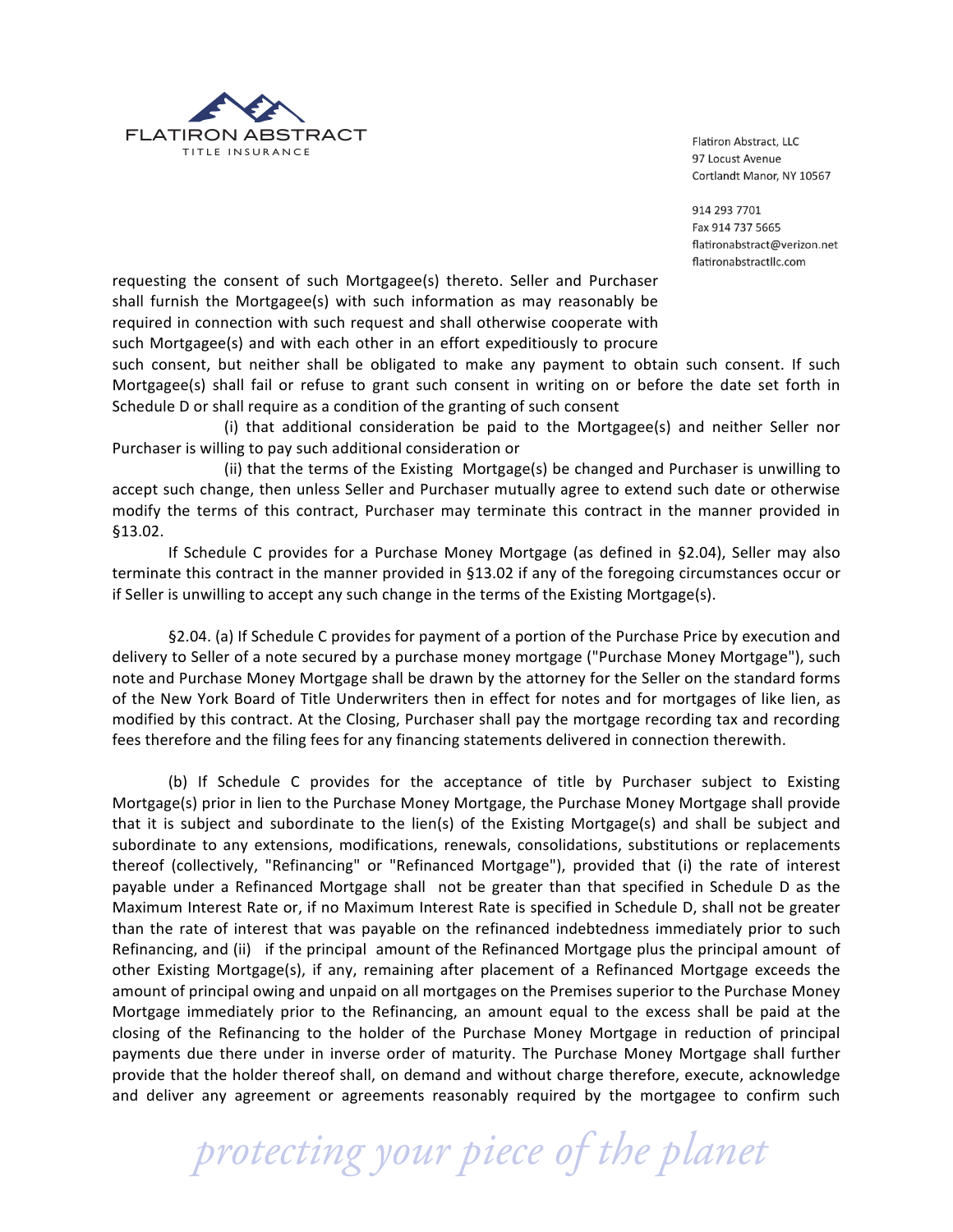

914 293 7701 Fax 914 737 5665 flatironabstract@verizon.net flatironabstractllc.com

subordination.

(c) The Purchase Money Mortgage shall contain the following additional provisions:

(i) "The mortgagor or any owner of the mortgaged premises shall have the right to prepay the entire unpaid indebtedness together with accrued interest, but without penalty, at any time on or after [insert the day following the last day of the fiscal year of the mortgagee in which the Closing occurs or, if a Prepayment Date is specified in Schedule D, the specified Prepayment Date], or not less than 10 days' written notice to the holder hereof."

(ii) "Notwithstanding anything to the contrary contained herein, the obligation of the mortgagor for the payment of the indebtedness and for the performance of the terms, covenants and conditions contained herein and in the note secured hereby is limited solely to recourse against the property secured by this mortgage, and in no event shall the mortgagor or any principal of the mortgagor, disclosed or undisclosed, be personally liable for any breach of or default under the note or this mortgage or for any deficiency resulting from or through any proceedings to foreclose this mortgage, nor shall any deficiency judgment, money judgment or other personal judgment be sought or entered against the mortgagor or any principal of the mortgagor, disclosed or undisclosed, but the foregoing shall not adversely affect the lien of this mortgage or the mortgagee's right of foreclosure."

(iii) "In addition to performing its obligations under Section 274-a of the Real Property Law, the mortgagee, if other than one of the institutions listed in Section 274-a agrees that, within 10 days after written request by the mortgagor, but not more than twice during any period of 12 consecutive months, it will execute, acknowledge and deliver without charge a certificate of reduction in recordable form (a) certifying as to (1) the then unpaid principal balance of the indebtedness secured hereby, (2) the maturity date thereof, (3) the rate of interest, (4) the last date to which interest has been paid and (5) the amount of any escrow deposits then held by the mortgagee, and (b) stating, to the knowledge of the mortgagee, whether there are any alleged defaults hereunder and, if so, specifying the nature thereof."

(iv) "All notices required or desired to be given under this mortgage shall be in writing and shall be delivered personally or shall be sent by prepaid registered or certified mail, addressed to the mortgagor and mortgagee at the addresses specified in this mortgage or to such other parties or at such other addresses, not exceeding two, as may be designated in a notice given to the other party or parties in accordance with the provisions hereof."

(v) The additional provisions, if any, specified in a rider hereto.

§2.05. (a) If the sum paid under paragraph (a) of Schedule C or any other sums paid on account of the Purchase Price prior to the Closing (collectively, "Downpayment") are paid by check or checks drawn to the order of and delivered to Seller's attorney or another escrow agent ("Escrowee"), the Escrowee shall hold the proceeds thereof in escrow in a special bank account (or as otherwise agreed in writing by Seller, Purchaser and Escrowee) until the Closing or sooner termination of this contract and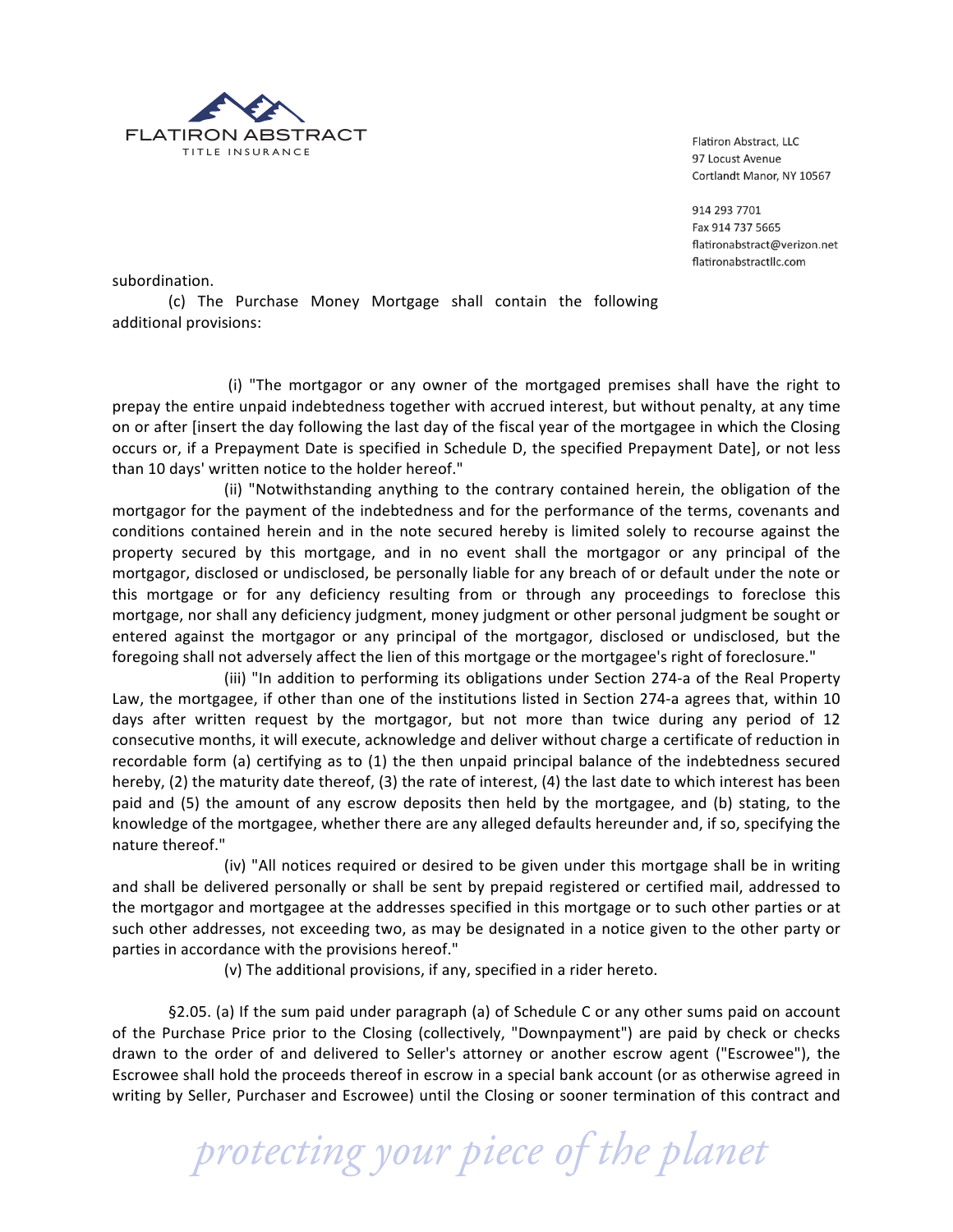

914 293 7701 Fax 914 737 5665 flatironabstract@verizon.net flatironabstractllc.com

shall pay over or apply such proceeds in accordance with the terms of this section. Escrowee need not hold such proceeds in an interest-bearing account, but if any interest is earned thereon, such interest shall be paid to the same party entitled to the escrowed proceeds, and the party receiving

such interest shall pay any income taxes thereon. The tax identification numbers of the parties are either set forth in Schedule D or shall be furnished to Escrowee upon request. At the Closing, such proceeds and the interest thereon, if any, shall be paid by Escrowee to Seller. If for any reason the Closing does not occur and either party makes a written demand upon Escrowee for payment of such amount, Escrowee shall give written notice to the other party of such demand. If Escrowee does not receive a written objection from the other party to the proposed payment within 10 business days after the giving of such notice, Escrowee is hereby authorized to make such payment. If Escrowee does receive such written objection within such 10 day period or if for any other reason Escrowee in good faith shall elect not to make such payment, Escrowee shall continue to hold such amount until otherwise directed by written instructions from the parties to this contract or a final judgment of a court. However, Escrowee shall have the right at any time to deposit the escrowed proceeds and interest thereon, if any, with the clerk of the Supreme Court of the county in which the Land is located. Escrowee shall give written notice of such deposit to Seller and Purchaser. Upon such deposit Escrowee shall be relieved and discharged of all further obligations and responsibilities hereunder.

(b) The parties acknowledge that Escrowee is acting solely as a stakeholder at their request and for their convenience, that Escrowee shall not be deemed to be the agent of either of the parties, and that Escrowee shall not be liable to either of the parties for any act or omission on its part unless taken or suffered in bad faith, in willful disregard of this contract or involving gross negligence. Seller and Purchaser shall jointly and severally indemnify and hold Escrowee harmless from and against all costs, claims and expenses, including reasonable attorneys' fees, incurred in connection with the performance of Escrowee's duties hereunder, except with respect to actions or omissions taken or suffered by Escrowee in bad faith, in willful disregard of this contract or involving gross negligence on the part of Escrowee.

(c) Escrowee has acknowledged agreement to these provisions by signing in the place indicated on the signature page of this contract.

# **Section 3. The Closing**

§3.01. Except as otherwise provided in this contract, the closing of title pursuant to this contract ("Closing") shall take place on the scheduled date and time of closing specified in Schedule D (the actual date of the Closing being herein referred to as "Closing Date") at the place specified in Schedule D.

Section 4. Representations and Warranties of Seller

 *protecting your piece of the planet*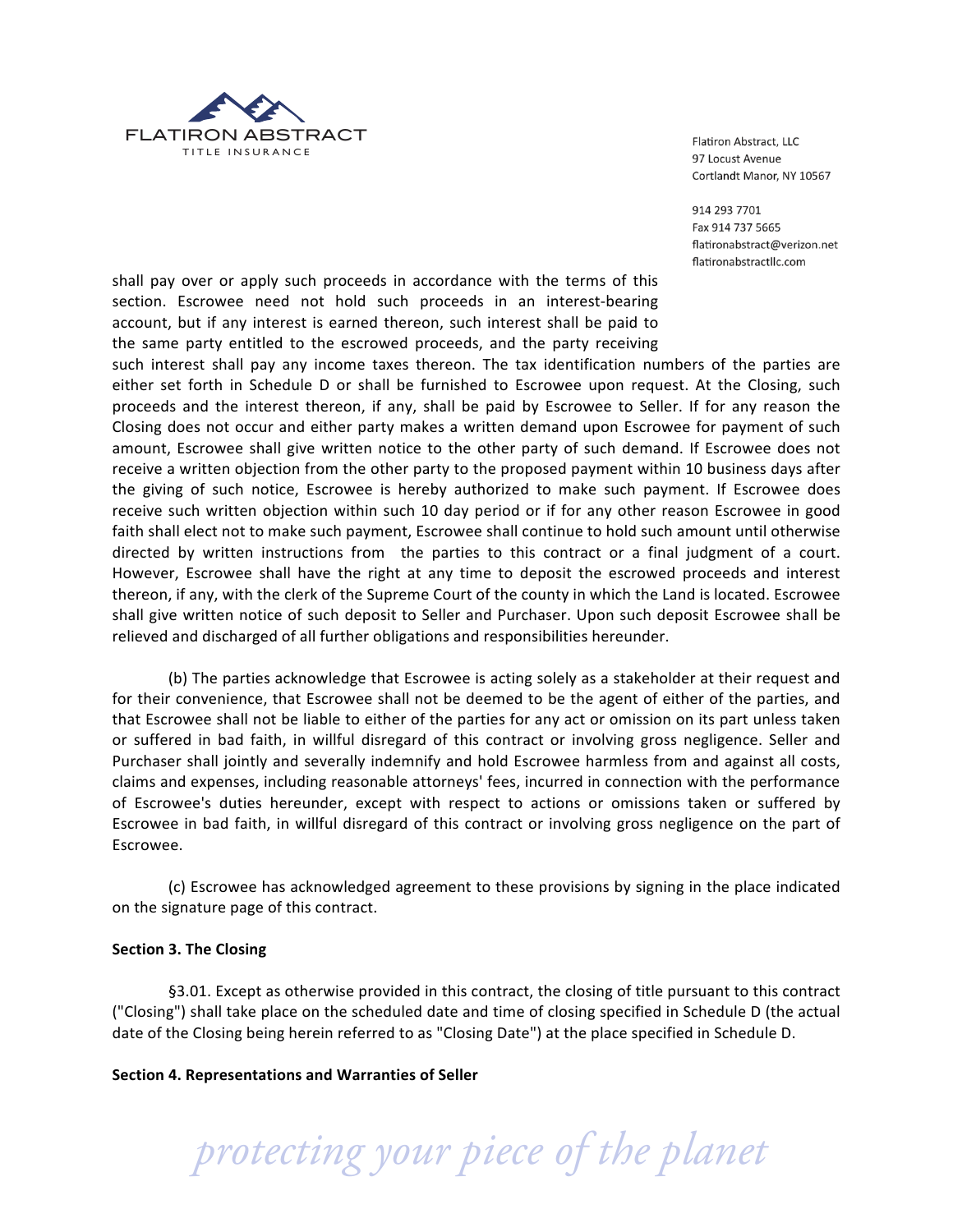

914 293 7701 Fax 914 737 5665 flatironabstract@verizon.net flatironabstractllc.com

Seller represents and warrants to Purchaser as follows:

§4.01. Unless otherwise provided in this contract, Seller is the sole owner of the Premises.

§4.02. If the Premises are encumbered by an Existing Mortgage(s), no written notice has been received from the Mortgagee(s) asserting that a default or breach exists thereunder which remains uncured and no such notice shall have been received and remain uncured on the Closing Date. If copies of documents constituting the Existing Mortgage(s) and note(s) secured thereby have been exhibited to and initialed by Purchaser or its representative, such copies are true copies of the originals and the Existing Mortgage(s) and note(s) secured thereby have not been modified or amended except as shown in such documents.

§4.03. The information concerning written leases (which together with all amendments and modifications thereof are collectively referred to as "Leases") and any tenancies in the Premises not arising out of the Leases (collectively, "Tenancies") set forth in Schedule E attached hereto ("Rent Schedule") is accurate as of the date set forth therein or, if no date is set forth therein, as of the date hereof, and there are no Leases or Tenancies of any space in the Premises other than those set forth therein and any subleases or subtenancies. Except as otherwise set forth in the Rent Schedule or elsewhere in this contract:

(a) all of the Leases are in full force and effect and none of them has been modified, amended or extended;

(b) no renewal or extension options have been granted to tenants;

(c) no tenant has an option to purchase the Premises;

(d) the rents set forth are being collected on a current basis and there are on arrearages in excess of one month;

(e) no tenant is entitled to rental concessions or abatements for any period subsequent to the scheduled date of closing;

(f) Seller has not sent written notice to any tenant claiming that such tenant is in default, which default remains uncured;

 $(g)$  no action or proceeding instituted against Seller by any tenant of the Premises is presently pending in any court, except with respect to claims involving personal injury or property damage which are covered by insurance; and

(h) there are no security deposits other than those set forth in the Rent Schedule.

If any Leases which have been exhibited to and initialed by Purchaser or its representative contain provisions that are inconsistent with the foregoing representations and warranties, such representations and warranties shall be deemed modified to the extent necessary to eliminate such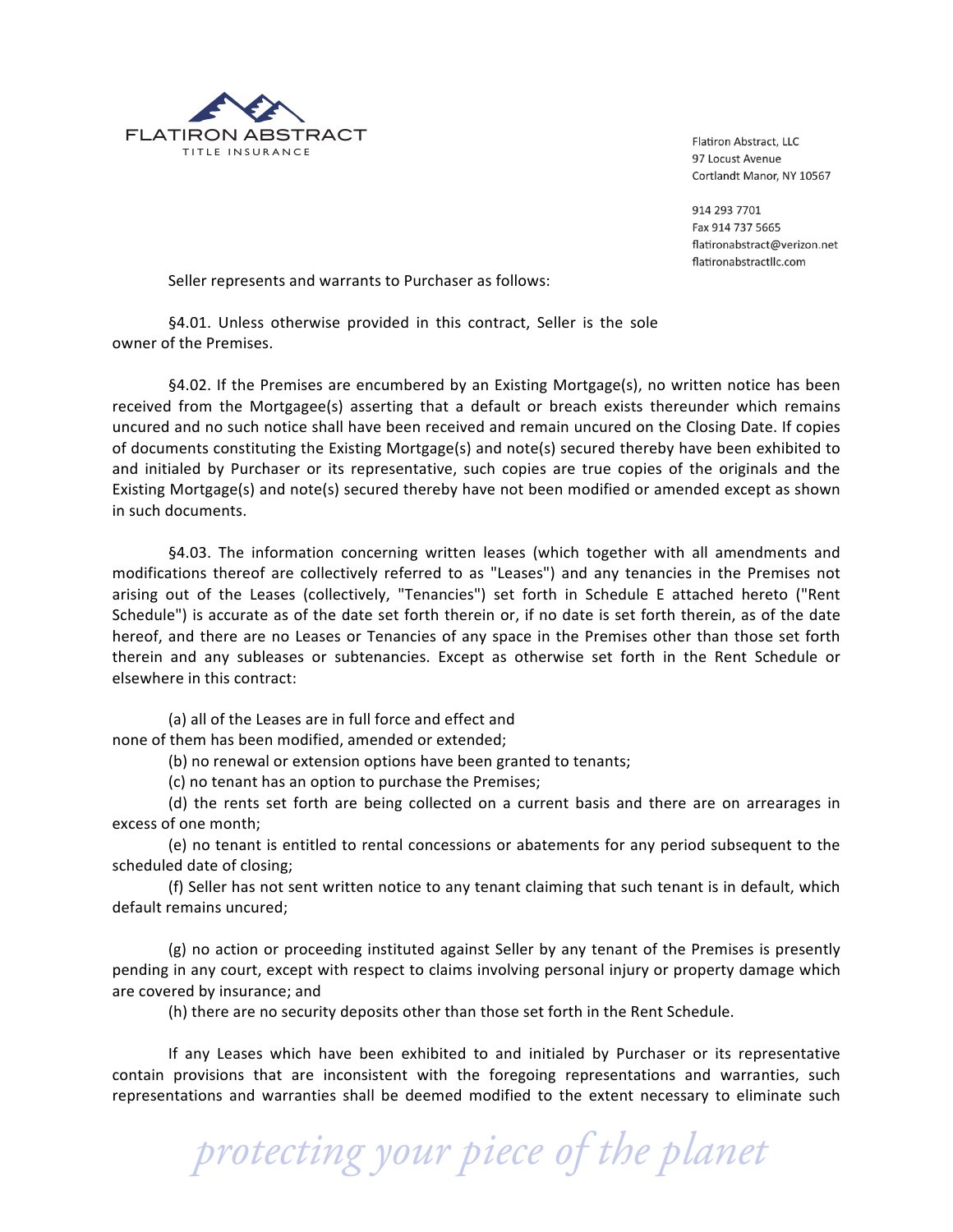

914 293 7701 Fax 914 737 5665 flatironabstract@verizon.net flatironabstractllc.com

inconsistency and to conform such representations and warranties to the provisions of the Leases.

§4.04. If the Premises or any part thereof are subject to the New York City Rent Stabilization Law, Seller is and on the Closing Date will be a member in good standing of the Real Estate Industry Stabilization Association, and, except as otherwise set forth in the Rent Schedule, there are no proceedings with any tenant presently pending before the Conciliation and Appeals Board in which a tenant has alleged an overcharge of rent or diminution of services or similar grievance, and there are no outstanding orders of the Conciliation and Appeals Board that have not been complied with by Seller.

§4.05. If the Premises or any part thereof are subject to the New York City Emergency Rent and Rehabilitation Law, the rents shown are not in excess of the maximum collectible rents, and, except as otherwise set forth in the Rent Schedule, no tenants are entitled to abatements as senior citizens, there are no proceedings presently pending before the rent commission in which a tenant has alleged an overcharge of rent or diminution of services or similar grievance, and there are no outstanding orders of the rent commission that have not been complied with by Seller.

§4.06. If an insurance schedule is attached hereto, such schedule lists all insurance policies presently affording coverage with respect to the Premises, and the information contained therein is accurate as of the date set forth therein or, if no date is set forth therein, as of the date hereof.

§4.07. If a payroll schedule is attached hereto, such schedule lists all employees presently employed at the Premises, and the information contained therein is accurate as of the date set forth therein or, if no date is set forth therein, as of the date hereof, and, except as otherwise set forth in such schedule, none of such employees is covered by a union contract and there are no retroactive increases or other accrued and unpaid sums owed to any employee.

§4.08. If a schedule of service, maintenance, supply and management contracts ("Service Contracts") is attached hereto, such schedule lists all such contracts affecting the Premises, and the information set forth therein is accurate as of the date set forth therein or, if no date is set forth therein, as

of the date hereof.

§4.09. If a copy of a certificate of occupancy for the Premises has been exhibited to and initialed by Purchaser or its representative, such copy is a true copy of the original and such certificate has not been amended, but Seller makes no representation as to compliance with any such certificate.

§4.10. The assessed valuation and real estate taxes set forth in Schedule D, if any, are the assessed valuation of the Premises and the taxes paid or payable with respect thereto for the fiscal year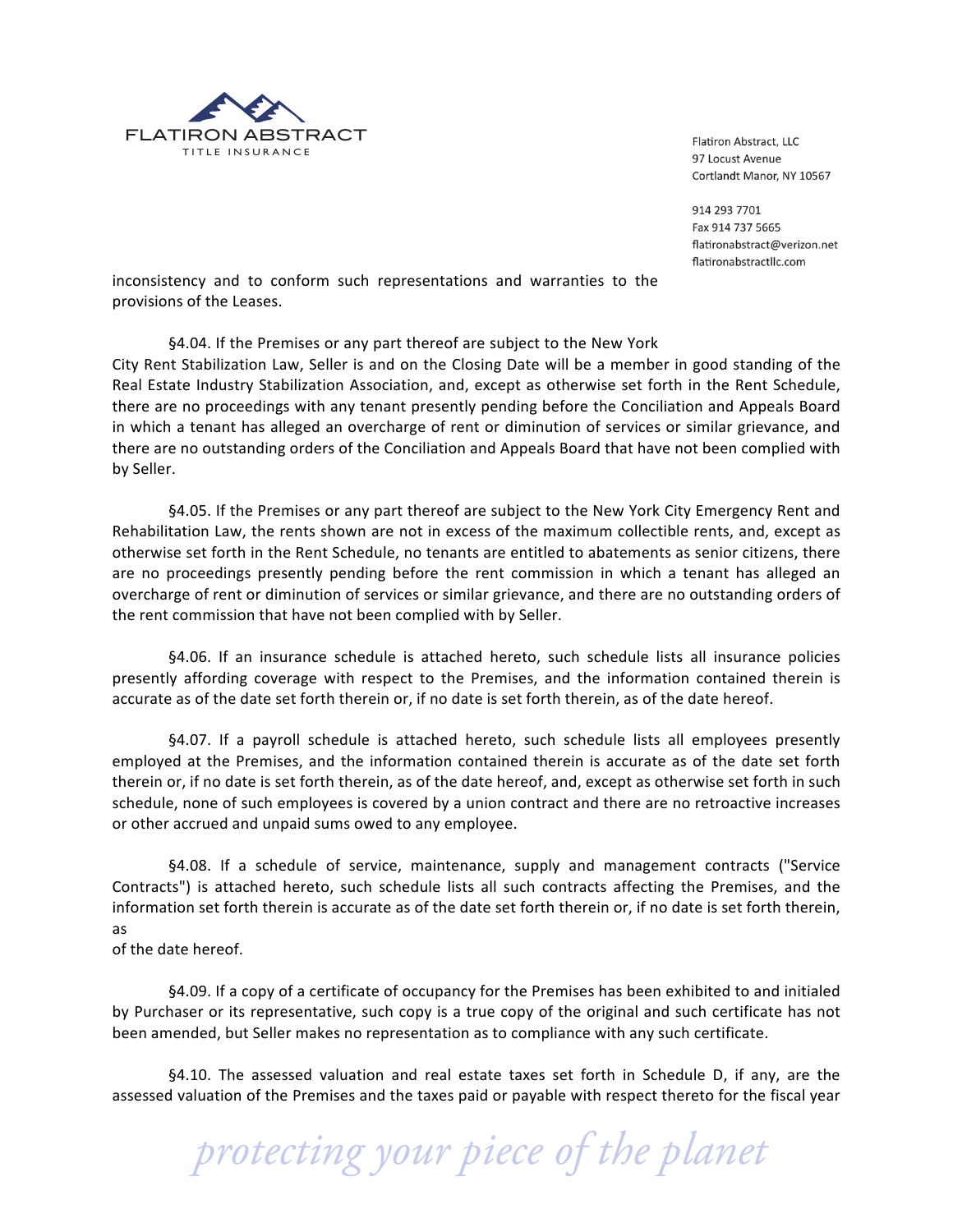

914 293 7701 Fax 914 737 5665 flatironabstract@verizon.net flatironabstractllc.com

indicated in such schedule. Except as otherwise set forth in Schedule D, there are no tax abatements or exemptions affecting the Premises.

§4.11. Except as otherwise set forth in a schedule attached hereto, if any, if the Premises are used for residential purposes, each apartment contains a range and a refrigerator, and all of the ranges and refrigerators and all of the items of personal property (or replacements thereof) listed in such schedule, if any, are and on the Closing Date will be owned by

Seller free of liens and encumbrances other than the lien(s) of the Existing Mortgage(s), if any.

§4.12. Seller has no actual knowledge that any incinerator, boiler or other burning equipment on the Premises is being operated in violation of applicable law. If copies of a certificate or certificates of operation therefor have been exhibited to and initialed by Purchaser or its representative, such copies are true copies of the originals.

§4.13. Except as otherwise set forth in Schedule D, Seller has no actual knowledge of any assessment payable in annual installments, or any part thereof, which has become a lien on the Premises.

#### **Section 5. Acknowledgments of Purchaser**

Purchaser acknowledges that:

§5.01. Purchaser has inspected the Premises, is fully familiar with the physical condition and state of repair thereof, and, subject to the provisions of  $$7.01$ ,  $$8.01$ , and  $$9.04$ , shall accept the Premises "as is" and in their present condition, subject to reasonable use, wear, tear and natural deterioration between now and the Closing Date, without any reduction in the Purchase Price for any change in such condition by reason thereof subsequent to the date of this contract.

§5.02. Before entering into this contract, Purchaser has made such examination of the Premises, the operation, income and expenses thereof and all other matters affecting or relating to this transaction as Purchaser deemed necessary. In entering into this contract, Purchaser has not been induced by and has not relied upon any representations, warranties or statements, whether express or implied, made by Seller or any agent, employee or other representative of Seller or by any broker or any other person representing or purporting to represent Seller, which are not expressly set forth in this contract, whether or not any such representations, warranties or statements were made in writing or orally.

Section 6. Seller's Obligations as to Leases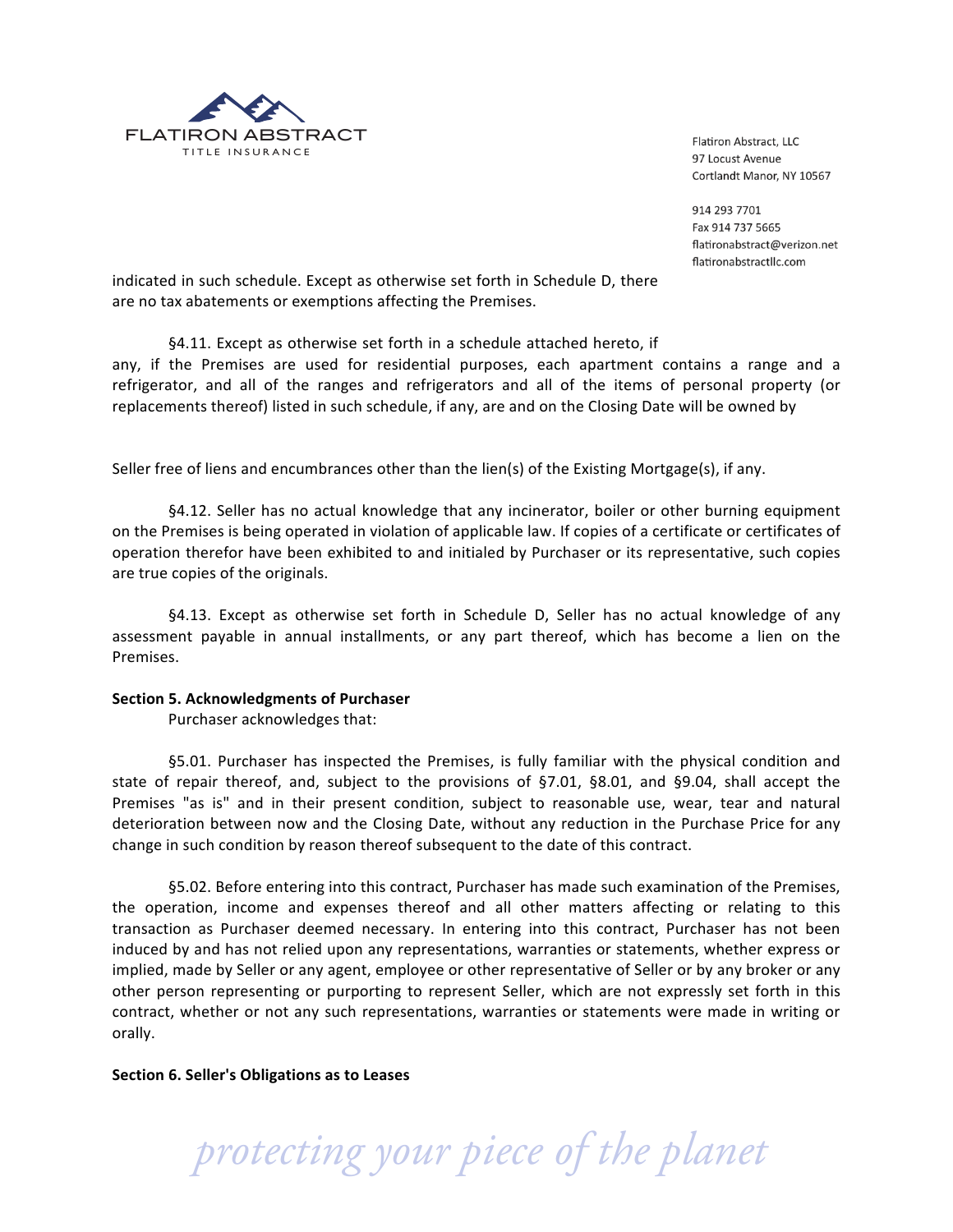

914 293 7701 Fax 914 737 5665 flatironabstract@verizon.net flatironabstractllc.com

§6.01. Unless otherwise provided in a schedule attached to this contract, between the date of this contract and the Closing, Seller shall not, without Purchaser's prior written consent, which consent shall not be unreasonably withheld:

(a) amend, renew or extend any Lease in any respect, unless required by law;

(b) grant a written lease to any tenant occupying space pursuant to a Tenancy; or

(c) terminate any Lease or Tenancy except by reason of a default by the tenant thereunder.

§6.02. Unless otherwise provided in a schedule attached to this contract, between the date of this contract and the Closing, Seller shall not permit occupancy of, or enter into any new lease for, space in the Building which is presently vacant or which may hereafter become vacant without first giving Purchaser written notice of the identity of the proposed tenant, together with

(a) either a copy of the proposed lease or a summary of the terms thereof in reasonable detail and

(b) a statement of the amount of the brokerage commission, if any, payable in connection therewith and the terms of payment thereof. If Purchaser objects to such proposed lease, Purchaser shall so notify Seller within 4 business days after receipt of Seller's notice if such notice was personally delivered to Purchaser, or within 7 business days after the mailing of such notice by Seller to Purchaser, in which case Seller shall not enter into the proposed lease. Unless otherwise provided in a schedule attached to this contract, Purchaser shall pay to Seller at the Closing, in the manner specified in §2.02, the rent and additional rent that would have been payable under the proposed lease from the date on which the tenant's obligation to pay rent would have commenced if Purchaser had not so objected until the Closing Date, less the amount of the brokerage commission specified in Seller's notice and the reasonable cost of decoration or other work required to be performed by the landlord under the terms of the proposed lease to suit the premises to the tenant's occupancy ("Reletting Expenses"), prorated in each case over

the term of the proposed lease and apportioned as of the Closing Date. If Purchaser does not so notify Seller of its objection, Seller shall have the right to enter into the proposed lease with the tenant identified in Seller's notice and Purchaser shall pay to Seller, in the manner specified in  $\S 2.02$ , the Reletting Expenses, prorated in each case over the term of the lease and apportioned as of the later of the Closing Date or the rent commencement date. Such payment shall be made by Purchaser to Seller at the Closing. In no event shall the amount so payable to Seller exceed the sums actually paid by Seller on account thereof.

§6.03. If any space is vacant on the Closing Date, Purchaser shall accept the Premises subject to such vacancy, provided that the vacancy was not permitted or created by Seller in violation of any restrictions contained in this contract. Seller shall not grant any concessions or rent abatements for any period following the Closing without Purchaser's prior written consent. Seller shall not apply all or any part of the security deposit of any tenant unless such tenant has vacated the Premises.

 *protecting your piece of the planet*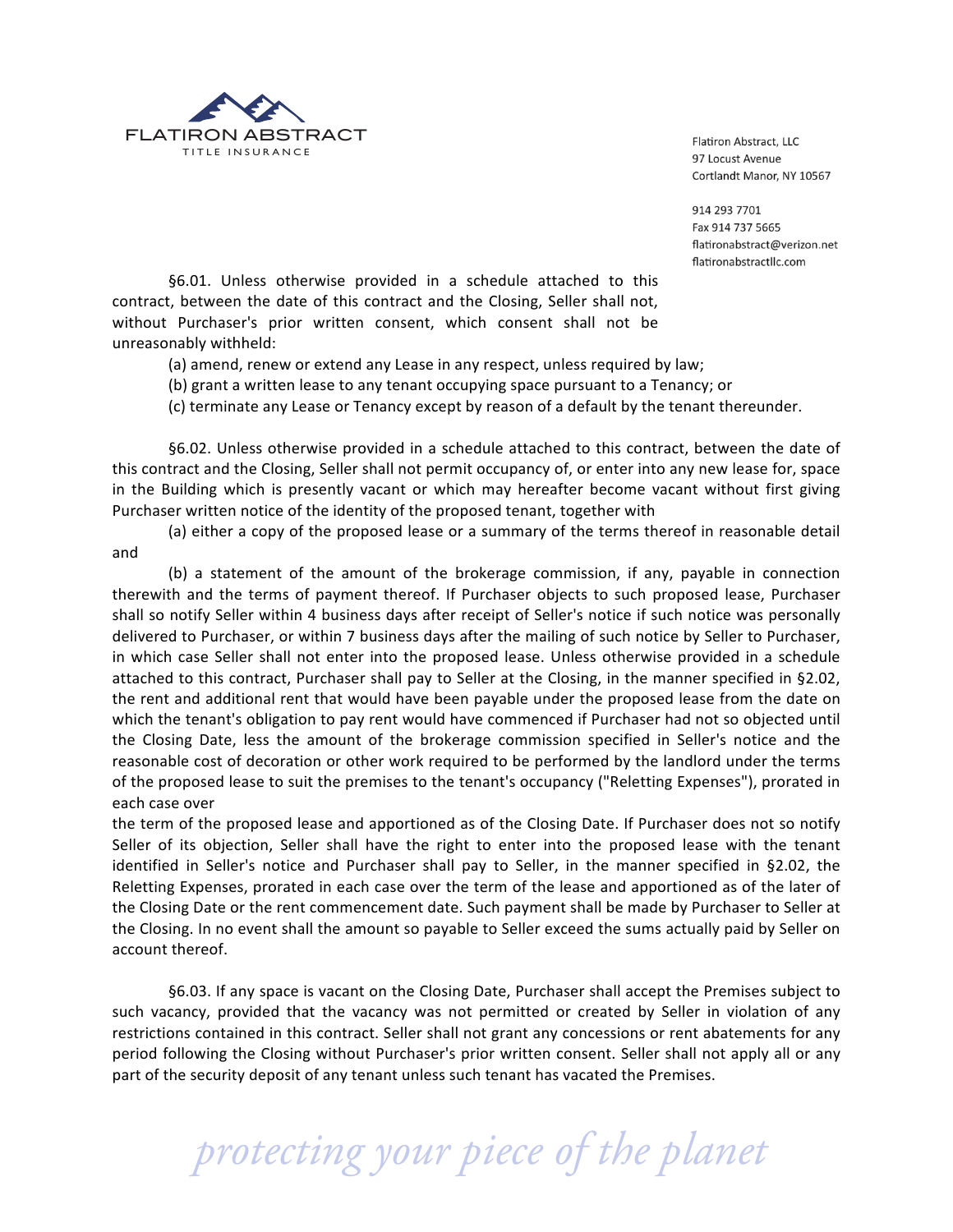

914 293 7701 Fax 914 737 5665 flatironabstract@verizon.net flatironabstractllc.com

§6.04. Seller does not warrant that any particular Lease of Tenancy will be in force or effect at the Closing or that the tenants will have performed their obligations thereunder. The termination of any Lease or Tenancy prior to the Closing by reason of the tenant's default shall not affect the obligations of

Purchaser under this contract in any manner or entitle Purchaser to an abatement of or credit against the Purchaser Price or give rise to any other claim on the part of Purchaser.

# **Section 7. Responsibility for Violations**

§7.01. Except as provided in §7.02 and §7.03, all notes or notices of violations of law or governmental ordinances, orders or requirements which were noted or issued prior to the date of this contract by any governmental department, agency or bureau having jurisdiction as to conditions affecting the Premises and all liens which have attached to the Premises prior to the Closing pursuant to the Administrative Code of the City of New York, if applicable, shall be removed or complied with by Seller. If such removal or compliance has not been completed prior to the Closing, Seller shall pay to Purchaser at the Closing the reasonably estimated unpaid cost to effect or complete such removal or compliance, and Purchaser shall be required to accept title to the Premises subject thereto, except that Purchaser shall not be required to accept such title and may terminate this contract as provided in §13.02 if

(a) Purchaser's Institutional Lender reasonably refuses to provide financing by reason thereof or

(b) the Building is a multiple dwelling and either

(i) such violation is rent impairing and causes rent to be unrecoverable under Section 302-a of the Multiple Dwelling Law or

(ii) a proceeding has been validly commenced by tenants and is pending with respect to such violation for a judgment directing deposit and use of rents under Article 7-A of the Real Property Actions and Proceedings Law. All such notes or notices of violations noted or issued on or after the date of this contract shall be the sole responsibility of Purchaser.

§7.02. If the reasonably estimated aggregate cost to remove or comply with any violations or liens which Seller is required to remove or comply with pursuant to the provisions of §7.01 shall exceed the Maximum Amount specified in Schedule D (or if none is so specified, the Maximum Amount shall be one-half of one percent of the Purchase Price), Seller shall have the right to cancel this contract, in which event the sole liability of Seller shall be as set forth in §13.02, unless Purchaser elects to accept title to the Premises subject to all such violations or liens, in which event Purchaser shall be entitled to a credit of an amount equal to the Maximum Amount against the monies payable at the Closing.

§7.03. Regardless of whether a violation has been noted or issued prior to the date of this contract, Seller's failure

to remove or fully comply with the following violations shall not be an objection to title:

(a) any violations of New York City Local Law 5 of 1973, as amended (relating to fire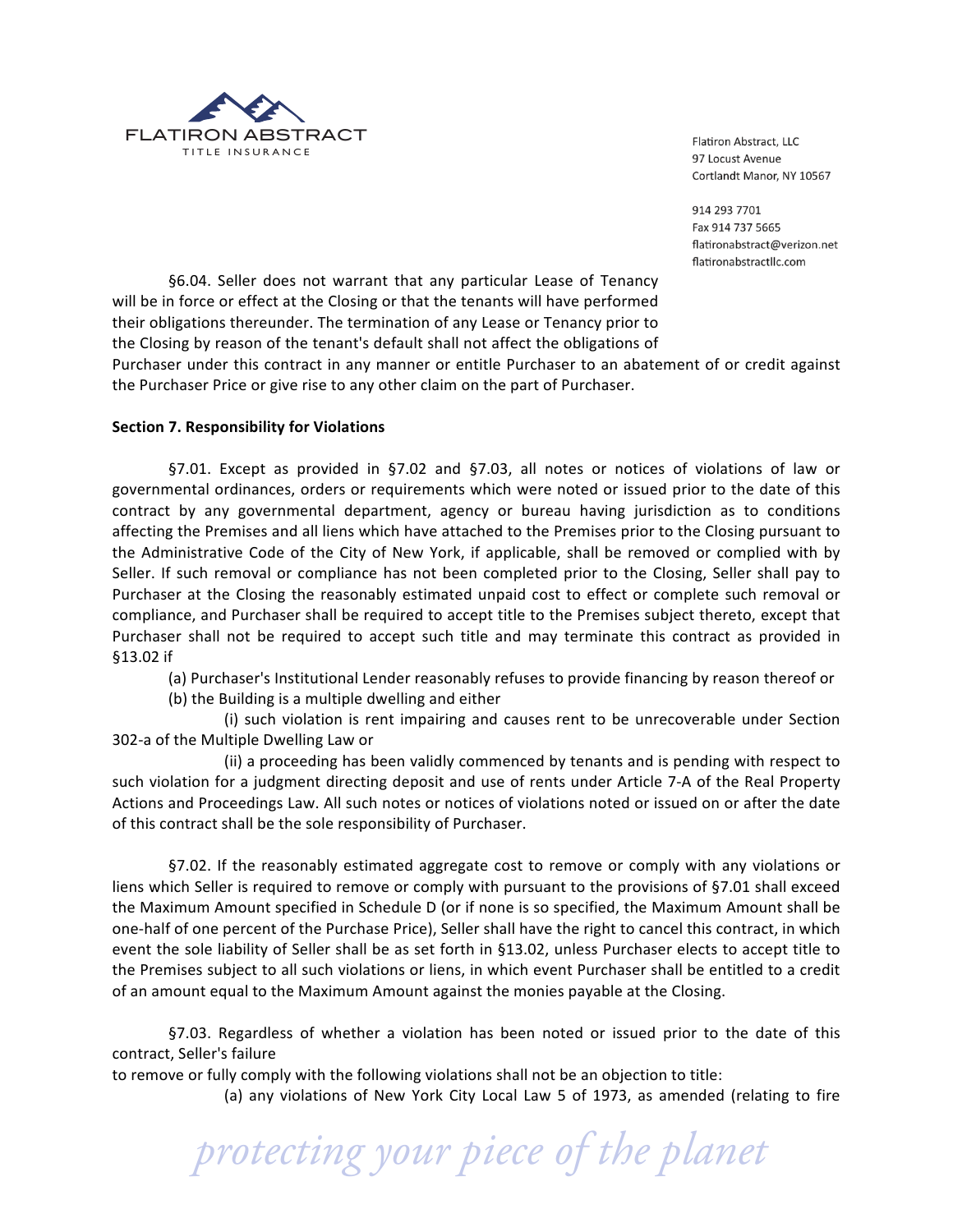

914 293 7701 Fax 914 737 5665 flatironabstract@verizon.net flatironabstractllc.com

safety in office buildings), if applicable, or

(b) any violations which a tenant is required to remove or comply with pursuant to the terms of its lease by reason of such tenant's use or occupancy. Purchaser shall accept the Premises subject to all such

violations without any liability of Seller with respect thereto or any abatement of or credit against the Purchase Price, except that if Purchaser's Institutional Lender reasonably refuses to provide financing by reason of the violations described in (b) above, Purchaser shall not be required to accept the Premises subject thereto and Purchaser shall have the right to terminate this contract in the manner provided in §13.02.

§7.04. If required, Seller, upon written request by Purchaser, shall promptly furnish to Purchaser written authorizations to make any necessary searches for the purposes of determining whether notes or notices of violations have been noted or issued with respect to the Premises or liens have attached thereto.

#### **Section 8. Destruction, Damage or Condemnation**

§8.01. The provisions of Section 5-1311 of the General Obligations Law shall apply to the sale and purchase provided for in this contract.

#### **Section 9. Covenants of Seller**

Seller covenants that between the date of this contract and the Closing:

§9.01. The Existing Mortgage(s) shall not be amended or supplemented or prepaid in whole or in part. Seller shall pay or make, as and when due and payable, all payments of principal and interest and all deposits required to be paid or made under the Existing Mortgage(s).

§9.02. Seller shall not modify or amend any Service Contract or enter into any new service contract unless same is terminable without penalty by the then owner of the Premises upon not more than 30 days notice.

§9.03. If an insurance schedule is attached hereto, Seller shall maintain in full force and effect until the Closing the insurance policies described in such schedule or renewals thereof for no more than one year of those expiring before the Closing.

§9.04. No fixtures, equipment or personal property included in this sale shall be removed from the Premises unless the same are replaced with similar items of at least equal quality prior to the Closing.

 *protecting your piece of the planet*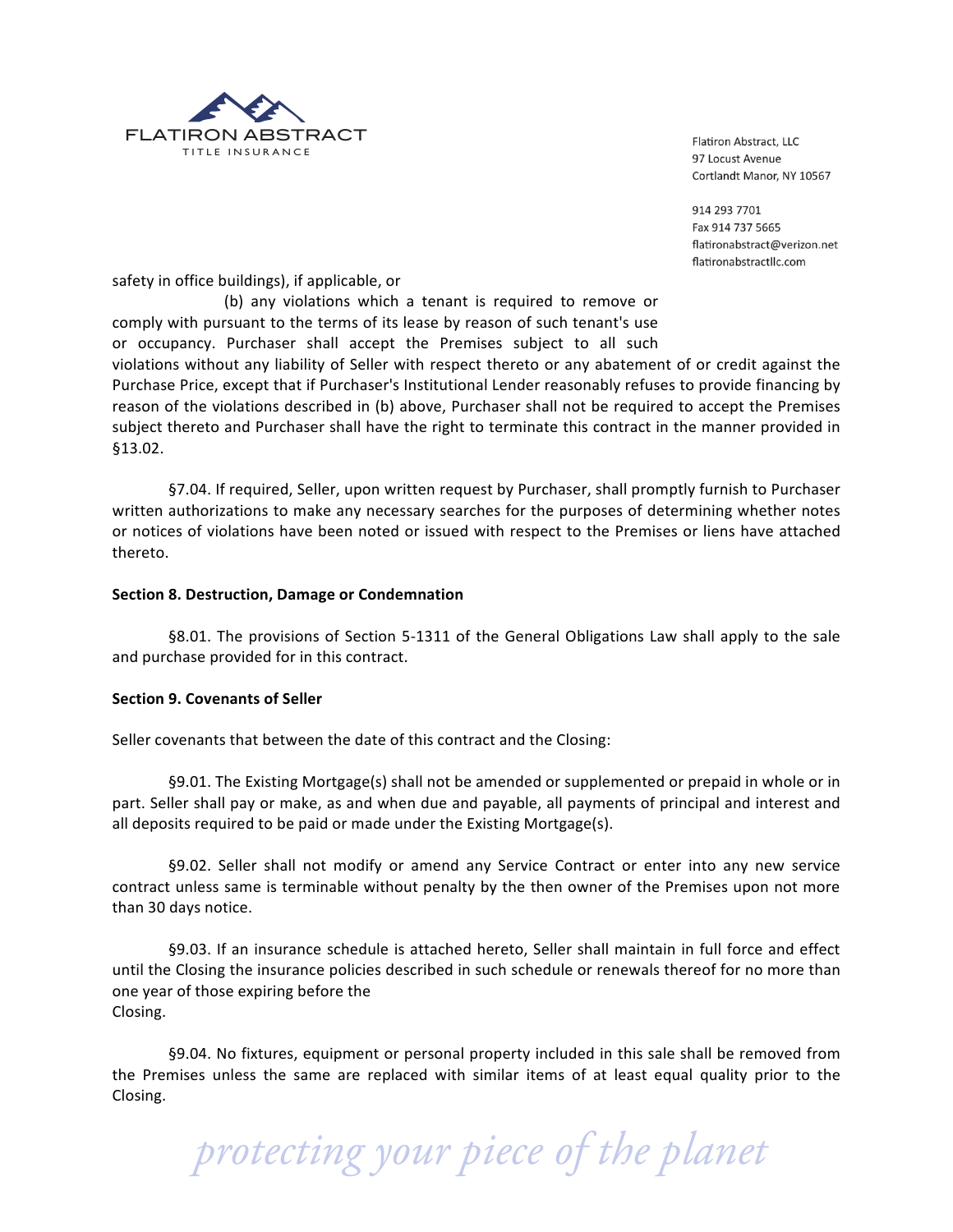

914 293 7701 Fax 914 737 5665 flatironabstract@verizon.net flatironabstractllc.com

§9.05. Seller shall not withdraw, settle or otherwise compromise any protest or reduction proceeding affecting real estate taxes assessed against the Premises for any fiscal period in which the Closing is to occur or any

subsequent fiscal period without the prior written consent of Purchaser, which consent shall not be unreasonably withheld. Real estate tax refunds and credits received after the Closing Date which are attributable to the fiscal tax year during which the Closing Date occurs shall be apportioned between Seller and Purchaser, after deducting the expenses of collection thereof, which obligation shall survive the Closing.

§9.06. Seller shall allow Purchaser or Purchaser's representatives access to the Premises, the Leases and other documents required to be delivered under this contract upon reasonable prior notice at reasonable times.

# **Section 10. Seller's Closing Obligations**

At the Closing, Seller shall deliver the following to Purchaser:

§10.01. A statutory form of bargain and sale deed without covenant against grantor's acts, containing the covenant required by Section 13 of the Lien Law, and properly executed in proper form for recording so as to convey the title required by this contract.

§10.02. All Leases initialed by Purchaser and all others in Seller's possession.

§10.03. A schedule of all cash security deposits and a check or credit to Purchaser in the amount of such security deposits, including any interest thereon, held by Seller on the Closing Date under the Leases or, if held by an Institutional Lender, an assignment to Purchaser and written instructions to the holder of such deposits to transfer the same to Purchaser, and appropriate instruments of transfer or assignment with respect to any lease securities which are other than cash.

§10.04. A schedule updating the Rent Schedule and setting forth all arrears in rents and all prepayments of rents.

§10.05. All Service Contracts initialed by Purchaser and all others in Seller's possession which are in effect on the Closing Date and which are assignable by Seller.

§10.06. An assignment to Purchaser, without recourse or warranty, of all of the interest of Seller in those Service Contracts, insurance policies, certificates, permits and other documents to be delivered to Purchaser at the Closing which are then in effect and are assignable by Seller.

 *protecting your piece of the planet*

§10.07. (a) Written consent(s) of the Mortgagee(s), if required under §2.03(b), and(b)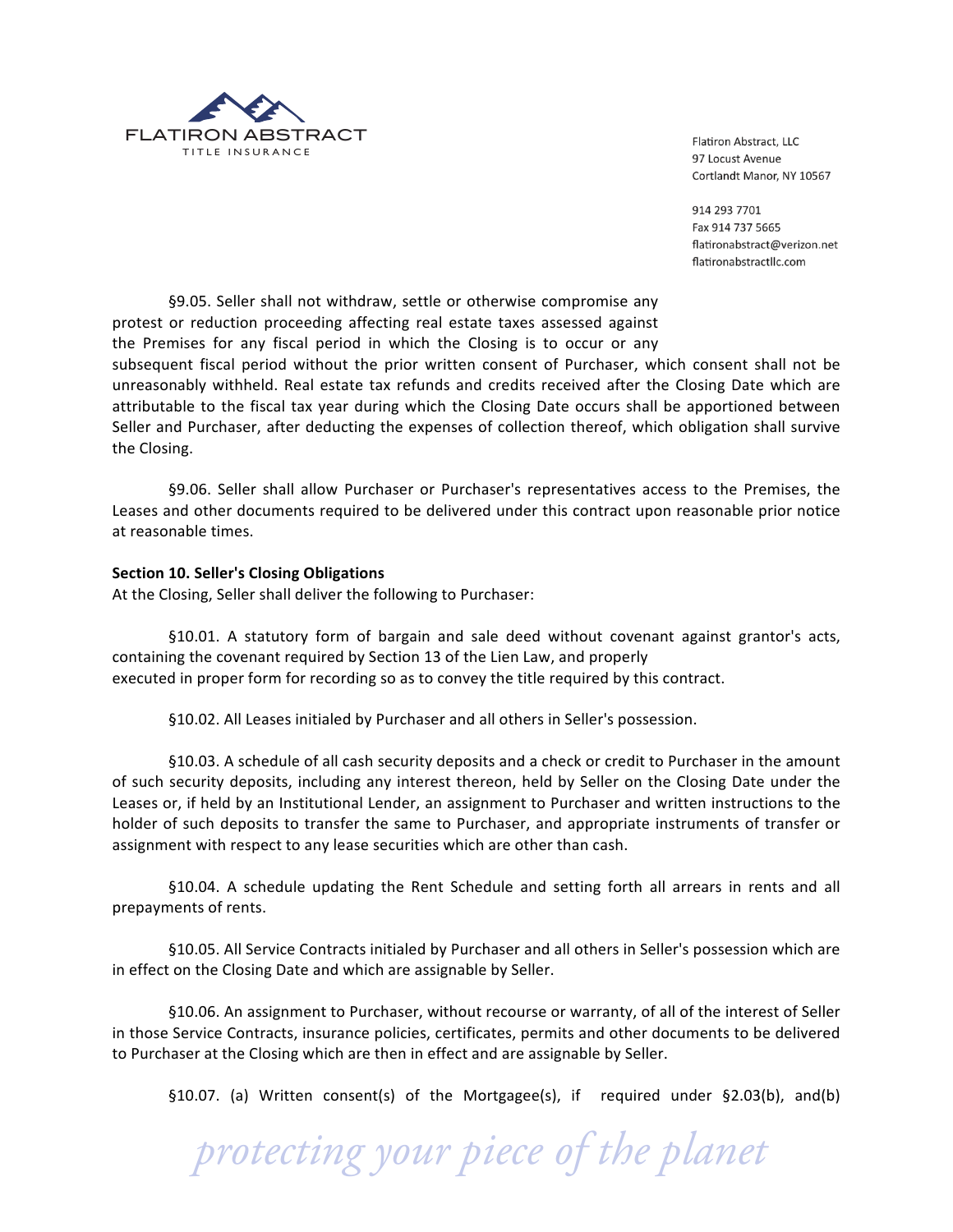

914 293 7701 Fax 914 737 5665 flatironabstract@verizon.net flatironabstractllc.com

certificate(s) executed by the Mortgagee(s) in proper form for recording and certifying (i) the amount of the unpaid principal balance thereof, (ii) the maturity date thereof, (iii) the interest rate, (iv) the last date to which interest has been paid thereon and (v) the amount of any escrow deposits held by the Mortgagee(s).

Seller shall pay the fees for recording such certificate(s). Any Mortgagee which is an Institutional Lender may furnish a letter complying with Section 274-a of the Real Property Law in lieu of such certificate.

§10.08. An assignment of all Seller's right, title and interest in escrow deposits for real estate taxes, insurance premiums and other amounts, if any, then held by the Mortgagee(s).

§10.09. All original insurance policies with respect to which premiums are to be apportioned or, if unobtainable, true copies or certificates thereof.

§10.10. To the extent they are then in Seller's possession and not posted at the Premises, certificates, licenses, permits, authorizations and approvals issued for or with respect to the Premises by governmental and quasigovernmental authorities having jurisdiction.

§10.11. Such affidavits as Purchaser's title company shall reasonably require in order to omit from its title insurance policy all exceptions for judgments, bankruptcies or other returns against persons or entities whose names are the same as or similar to Seller's name.

§10.12. Checks to the order of the appropriate officers in payment of all applicable real property transfer taxes and copies of any required tax returns therefor executed by Seller, which checks shall be certified or official bank checks if required by the taxing authority, unless Seller elects to have Purchaser pay any of such taxes and credit Purchaser with the amount thereof.

§10.13. To the extent they are then in Seller's possession, copies of current painting and payroll records. Seller shall make all other Building and tenant files and records available to Purchaser for copying, which obligation shall survive the Closing.

§10.14. An original letter, executed by Seller or by its agent, advising the tenants of the sale of the Premises to Purchaser and directing that rents and other payments thereafter be sent to Purchaser or as Purchaser may direct.

§10.15. Notice(s) to the Mortgagee(s), executed by Seller or by its agent, advising of the sale of the Premises to Purchaser and directing that future bills and other correspondence should thereafter be sent to Purchaser or as Purchaser may direct.

 *protecting your piece of the planet*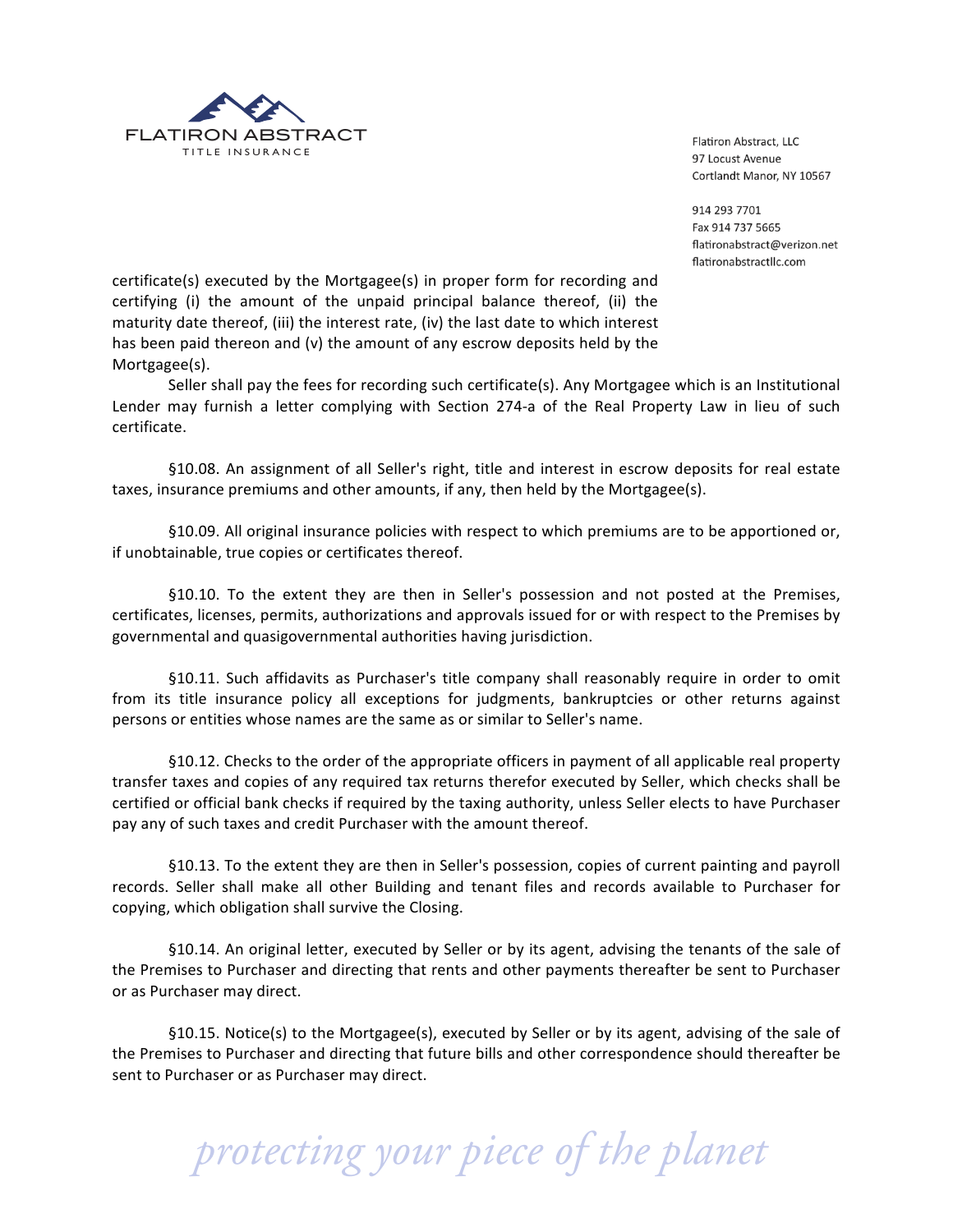

914 293 7701 Fax 914 737 5665 flatironabstract@verizon.net flatironabstractllc.com

§10.16. If Seller is a corporation and if required by Section 909 of the Business Corporation Law, a resolution of Seller's board of directors authorizing the sale and delivery of the deed and a certificate executed by the secretary or assistant secretary of Seller certifying as to the adoption of such

resolution and setting forth facts showing that the transfer complies with the requirements of such law. The deed referred to in §10.01 shall also contain a recital sufficient to establish compliance with such law.

§10.17. Possession of the Premises in the condition required by this contract, subject to the Leases and Tenancies, and keys therefor.

§10.18. Any other documents required by this contract to be delivered by Seller.

# Section 11. Purchaser's Closing Obligations

At the Closing, Purchaser shall:

§11.01. Deliver to Seller checks in payment of the portion of the Purchase Price payable at the Closing, as adjusted for apportionments under Section 12, plus the amount of escrow deposits, if any, assigned pursuant to §10.08.

§11.02. Deliver to Seller the Purchase Money Mortgage, if any, in proper form for recording, the note secured thereby, financing statements covering personal property, fixtures and equipment included in this sale and replacements thereof, all properly executed, and Purchaser shall pay the mortgage recording tax and recording fees for any Purchase Money Mortgage.

§11.03. Deliver to Seller an agreement indemnifying and agreeing to defend Seller against any claims made by tenants with respect to tenants' security deposits to the extent paid, credited or assigned to Purchaser under §10.03.

§11.04. Cause the deed to be recorded, duly complete all required real property transfer tax returns and cause all such returns and checks in payment of such taxes to be delivered to the appropriate officers promptly after the Closing.

§11.05. Deliver any other documents required by this contract to be delivered by Purchaser.

#### Section 12. Apportionments

§12.01. The following apportionments shall be made between the parties at the Closing as of the close of business on the day prior to the Closing Date:

(a) prepaid rents and Additional Rents (as defined in §12.03);

 *protecting your piece of the planet*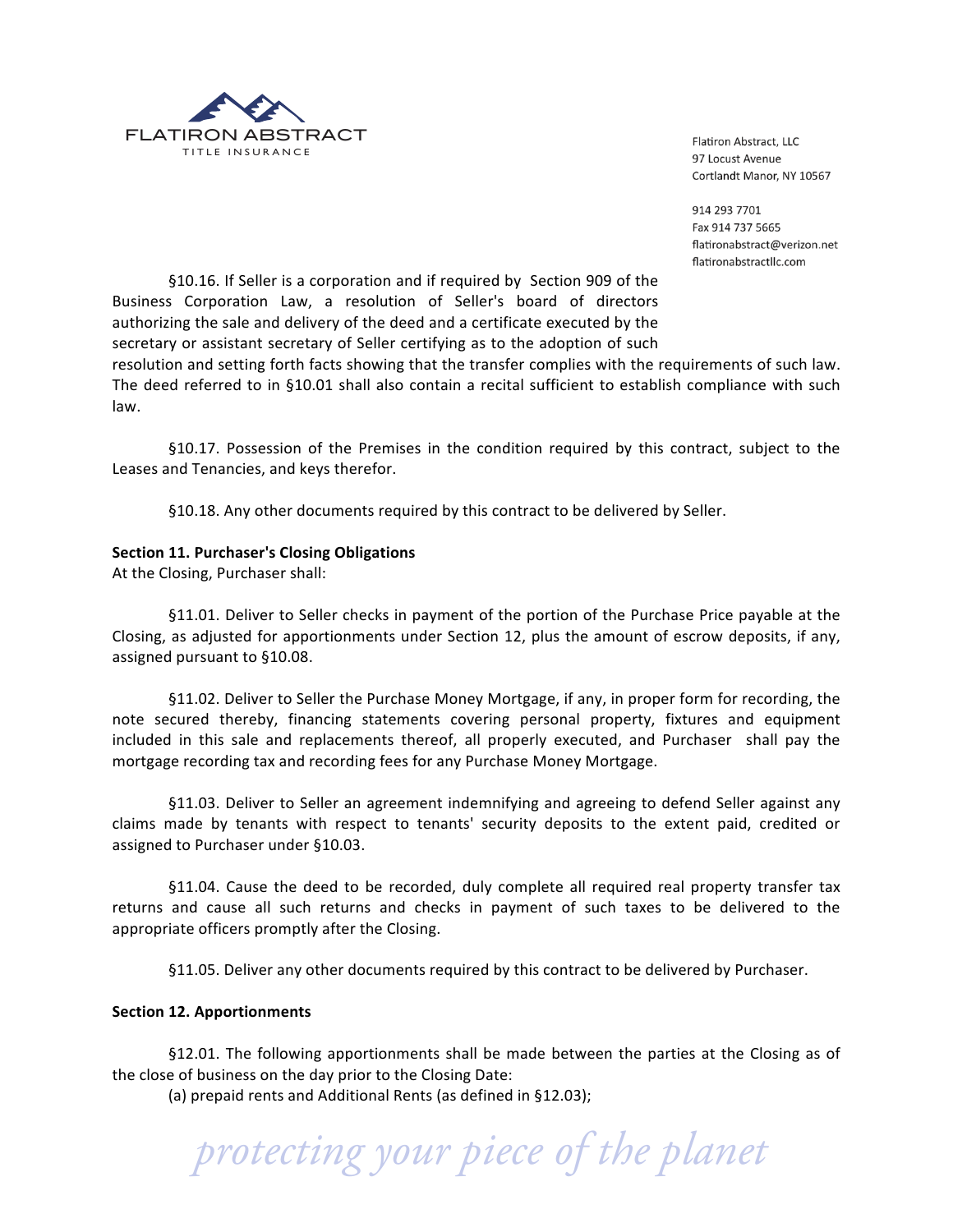

914 293 7701 Fax 914 737 5665 flatironabstract@verizon.net flatironabstractllc.com

(b) interest on the Existing Mortgage(s);

(c) real estate taxes, water charges, sewer rents and vault charges, if any, on the basis of the fiscal period for which assessed, except that if there is a water meter on the Premises, apportionment at the Closing shall be based

on the last available reading, subject to adjustment after the Closing when the next reading is available; (d) wages, vacation pay, pension and welfare benefits and other fringe benefits of all persons

employed at the Premises whose employment was not terminated at or prior to the Closing;

(e) value of fuel stored on the Premises, at the price then charged by Seller's supplier, including any taxes;

(f) charges under transferable Service Contracts or permitted renewals or replacements thereof;

(g) permitted administrative charges, if any, on tenants' security deposits;

(h) dues to rent stabilization associations, if any;

(i) insurance premiums on transferable insurance policies listed on a schedule hereto or permitted renewals thereof;

(j) Reletting Expenses under §6.02, if any; and

(k) any other items listed in Schedule D.

If the Closing shall occur before a new tax rate is fixed, the apportionment of taxes at the Closing shall be upon the basis of the old tax rate for the preceding period applied to latest assessed valuation. Promptly after the new tax rate is fixed, the apportionment of taxes shall be recomputed. Any discrepancy resulting from such recomputation and any errors or omissions in computing apportionments at Closing shall be promptly corrected, which obligations shall survive the Closing.

§12.02. If any tenant is in arrears in the payment of rent on the Closing Date, rents received from such tenant after the Closing shall be applied in the following order of priority:

(a) first to the month preceding the month in which the Closing occurred;

(b) then to the month in which the Closing occurred;

(c) then to any month or months following the month in which the Closing occurred; and

(d) then to the period prior to the month preceding the month in which the Closing occurred.

If rents or any portion thereof received by Seller or Purchaser after the Closing are payable to the other party by reason of this allocation, the appropriate sum, less a proportionate share of any reasonable attorneys' fees, costs and expenses of collection thereof, shall be promptly paid to the other party, which obligation shall survive the Closing.

§12.03. If any tenants are required to pay percentage rent, escalation charges for real estate taxes, operating expenses, cost-of-living adjustments or other charges of a similar nature ("Additional Rents") and any Additional Rents are collected by Purchaser after the Closing which are attributable in whole or in part to any period prior to the Closing, then Purchaser shall promptly pay to Seller Seller's proportionate share thereof, less a proportionate share of any reasonable attorneys' fees, costs and expenses of collection thereof, if and when the tenant paying the same has made all payments of rent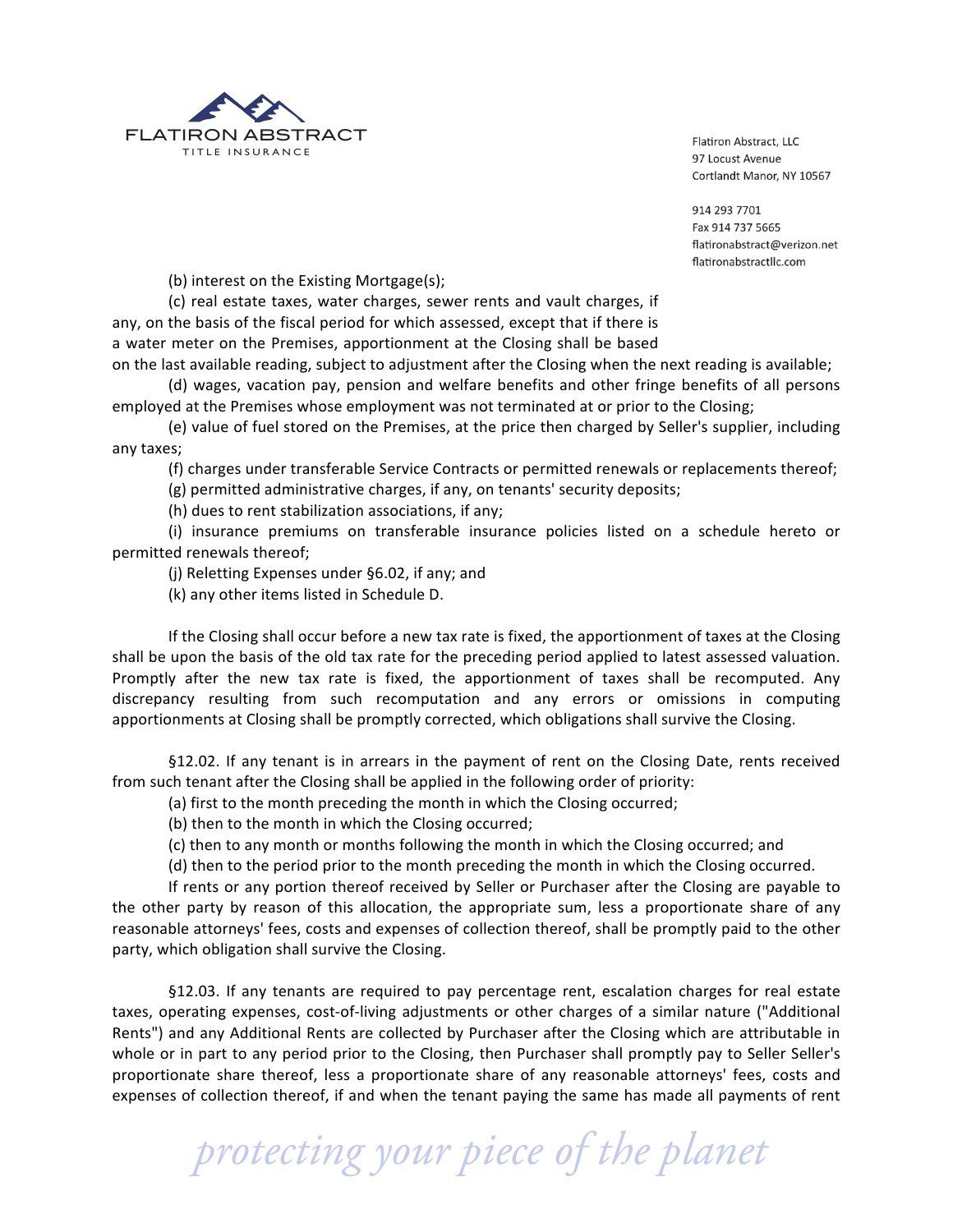

914 293 7701 Fax 914 737 5665 flatironabstract@verizon.net flatironabstractllc.com

and Additional Rent then due to Purchaser pursuant to the tenant's Lease, which obligation shall survive the Closing.

# Section I3. Objections to Title, Failure of Seller or Purchaser to Perform and **Vendee's Lien**

§13.01. Purchaser shall promptly order an examination of title and shall cause a copy of the title report to be forwarded to Seller's attorney upon receipt. Seller shall be entitled to a reasonable adjournment or adjournments of the Closing for up to 60 days or until the expiration date of any written commitment of Purchaser's Institutional Lender delivered to Purchaser prior to the scheduled date of Closing, whichever occurs first, to remove any defects in or objections to title noted in such title report and any other defects or objections which may be disclosed on or prior to the Closing Date.

§13.02. If Seller shall be unable to convey title to the Premises at the Closing in accordance with the provisions of this contract or if Purchaser shall have any other grounds under this contract for refusing to consummate the purchase provided for herein, Purchaser, nevertheless, may elect to accept such title as Seller may be able to convey with a credit against the monies payable at the Closing equal to the reasonably estimated cost to cure the same (up to the Maximum Expense described below), but without any other credit or liability on the part of Seller. If Purchaser shall not so elect, Purchaser may terminate this contract and the sole liability of Seller shall be to refund the Down payment to Purchaser and to reimburse Purchaser for the net cost of title examination, but not to exceed the net amount charged by Purchaser's title company therefor without issuance of a policy, and the net cost of updating the existing survey of the Premises or the net cost of a new survey of the Premises if there was no existing survey or the existing survey was not capable of being updated and a new survey was required by Purchaser's Institutional Lender. Upon such refund and reimbursement, this contract shall be null and void and the parties hereto shall be relieved of all further obligations and liability other than any arising under Section 14. Seller shall not be required to bring any action or proceeding or to incur any expense in excess of the Maximum Expense specified in Schedule D (or if none is so specified, the Maximum Expense shall be one-half of one percent of the Purchase Price) to cure any title defect or to enable Seller otherwise to comply with the provisions of this contract, but the foregoing shall not permit Seller to refuse to pay off at the Closing, to the extent of the monies payable at the Closing, mortgages on the Premises, other than Existing Mortgages, of which Seller has actual knowledge.

§13.03 Any unpaid taxes, assessments, water charges and sewer rents, together with the interest and penalties thereon to a date not less than two days following the Closing Date, and any other liens and encumbrances which Seller is obligated to pay and discharge or which are against corporations, estates or other persons in the chain of title, together with the cost of recording or filing any instruments necessary to discharge such liens and encumbrances of record, may be paid out of the proceeds of the monies payable at the Closing if Seller delivers to Purchaser on the Closing Date official bills for such taxes, assessments, water charges, sewer rents, interest and penalties and instruments in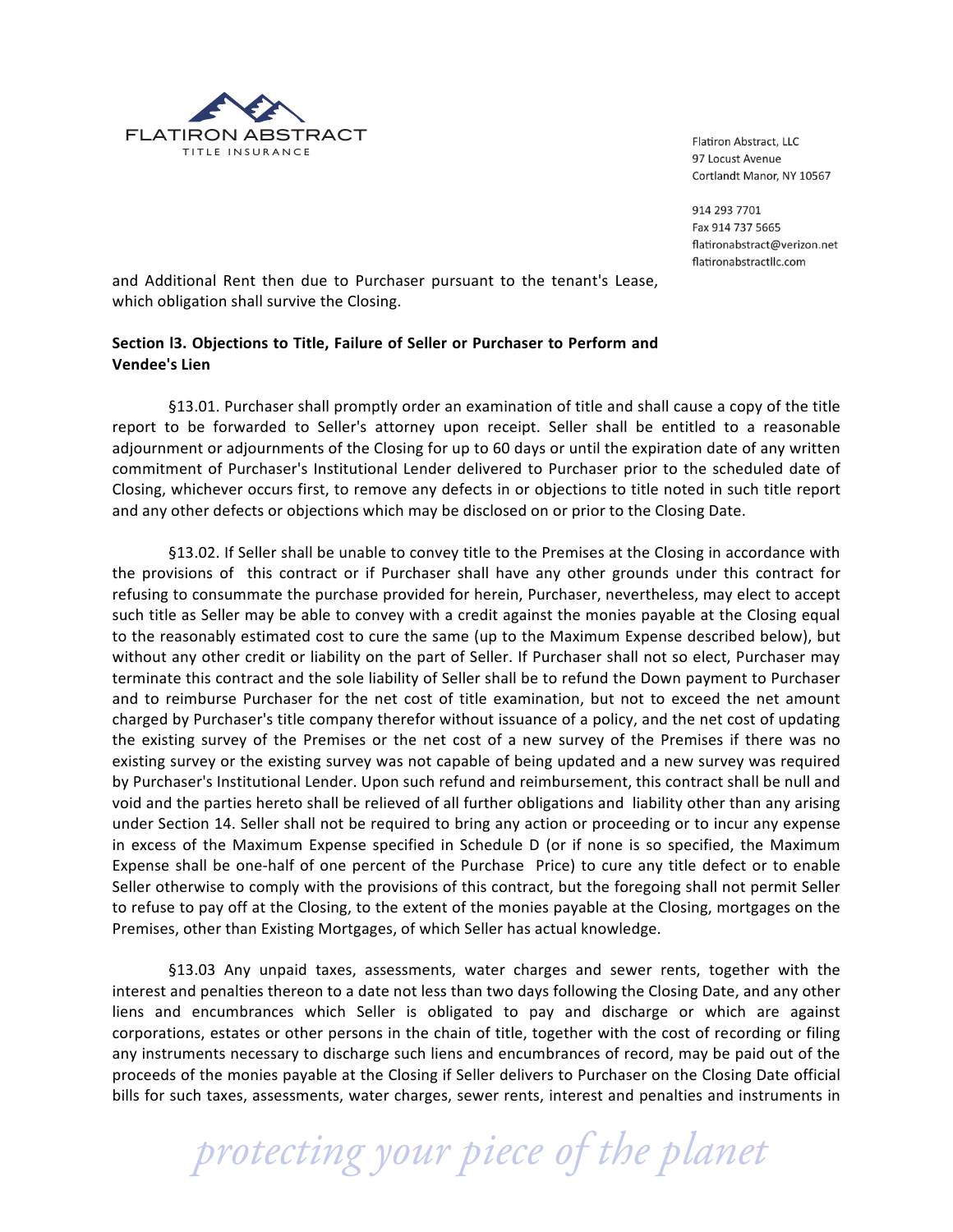

914 293 7701 Fax 914 737 5665 flatironabstract@verizon.net flatironabstractllc.com

recordable form sufficient to discharge any other liens and encumbrances of record. Upon request made a reasonable time before the Closing, Purchaser shall provide at the Closing separate checks for the foregoing payable to the order of the holder of any such lien, charge or encumbrance and otherwise

complying with §2.02. If Purchaser's title insurance company is willing to insure both Purchaser and Purchaser's Institutional Lender, if any, that such charges, liens and encumbrances will not be collected out of or enforced against the Premises, then, unless Purchaser's Institutional Lender reasonably refuses to accept such insurance in lieu of actual payment and discharge, Seller shall have the right in lieu of payment and discharge to deposit with the title insurance company such funds or assurances or to pay such special or additional premiums as the title insurance company may require in order to so insure. In such case the charges, liens and encumbrances with respect to which the title insurance company has agreed so to insure shall not be considered objections to title.

§13.04. If Purchaser shall default in the performance of its obligation under this contract to purchase the Premises, the sole remedy of Seller shall be to retain the Downpayment as liquidated damages for all loss, damage and expense suffered by Seller, including without limitation the loss of its bargain.

§13.05. Purchaser shall have a vendee's lien against the Premises for the amount of the Downpayment, but such lien shall not continue after default by Purchaser under this contract.

#### Section 14. Broker

§14.01. If a broker is specified in Schedule D, Seller and Purchaser mutually represent and warrant that such broker is the only broker with whom they have dealt in connection with this contract and that neither Seller nor Purchaser knows of any other broker who has claimed or may have the right to claim a commission in connection with this transaction, unless otherwise indicated in Schedule D. The commission of such broker shall be paid pursuant to separate agreement by the party specified in Schedule D. If no broker is specified in Schedule D, the parties acknowledge that this contract was brought about by direct negotiation between Seller and Purchaser and that neither Seller nor Purchaser knows of any broker entitled to a commission in connection with this transaction. Unless otherwise provided in Schedule D, Seller and Purchaser shall indemnify and defend each other against any costs, claims or expenses, including attorneys' fees, arising out of the breach on their respective parts of any representations, warranties or agreements contained in this paragraph. The representations and obligations under this paragraph shall survive the Closing or, if the Closing does not occur, the termination of this contract.

Section 15. Notices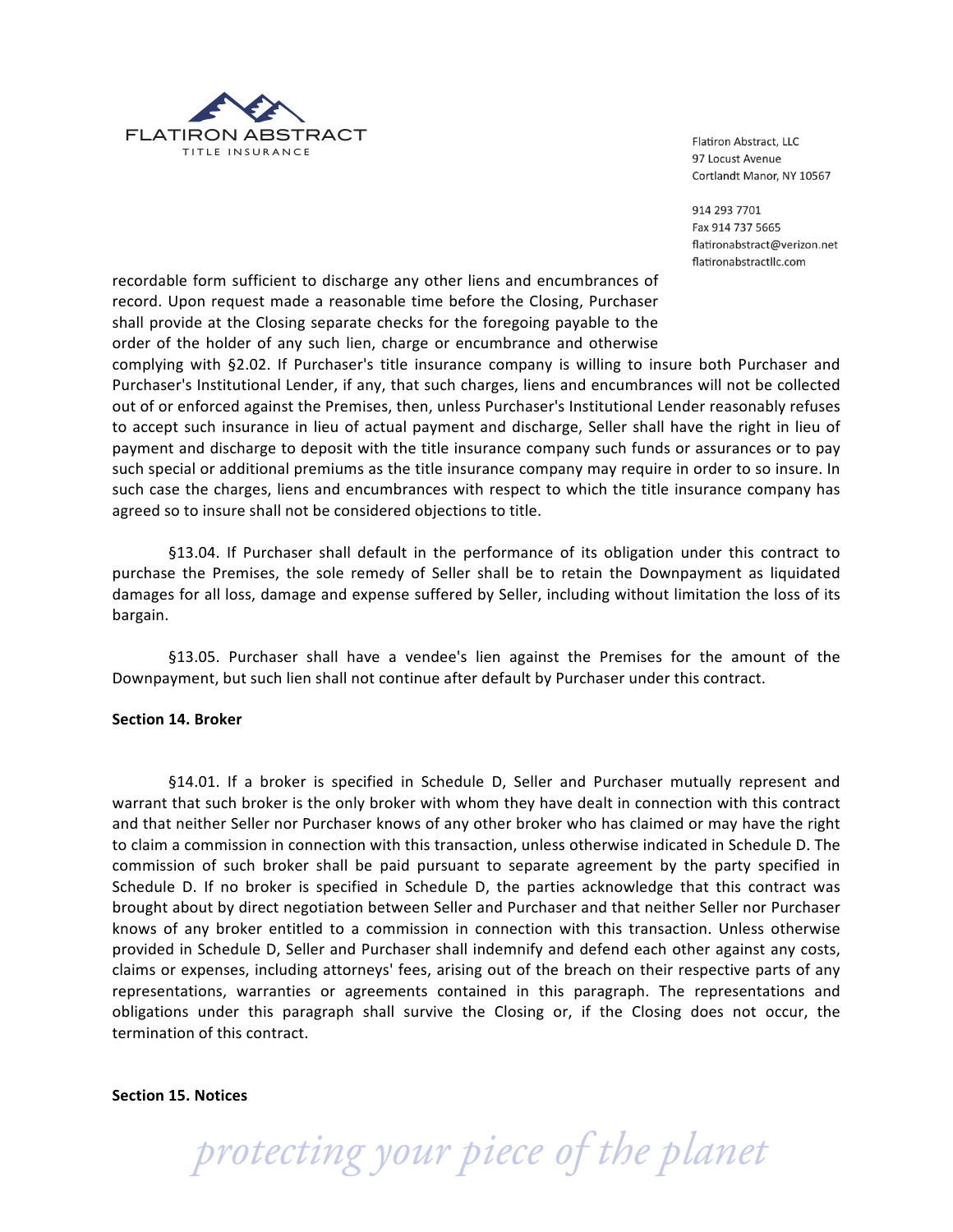

914 293 7701 Fax 914 737 5665 flatironabstract@verizon.net flatironabstractllc.com

§15.01. All notices under this contract shall be in writing and shall be delivered personally or shall be sent by prepaid registered or certified mail, addressed as set forth in Schedule D, or as Seller or Purchaser shall otherwise have given notice as herein provided.

# Section 16. Limitations on Survival of Representations, Warranties, Covenants and other Obligations

§16.01. Except as otherwise provided in this contract, no representations, warranties, covenants or other obligations of Seller set forth in this contract shall survive the Closing, and no action base thereon shall be commenced after the Closing. The representations, warranties, covenants and other obligations of Seller set forth in §4.03, §6.01 and §6.02 shall survive until the Limitation Date specified in Scheduled D (or if none is so specified, the Limitation Date shall be the date which is six months after the Closing Date), and no action based thereon shall be commenced after the Limitation Date.

§16.02 The delivery of the deed by Seller, and the acceptance thereof by Purchaser, shall be deemed the full performance and discharge of every obligation on the part of Seller to be performed hereunder, except those obligations of Seller which are expressly stated in this contract to survive the Closing.

#### **Section 17. Miscellaneous Provisions**

§17.01. If consent of the Existing Mortgagee(s) is required under §2.03(b), Purchaser shall not assign this contract or its rights hereunder without the prior written consent of Seller. No permitted assignment of Purchaser's rights under this contract shall be effective against Seller unless and until an executed counterpart of the instrument of assignment shall have been delivered to Seller and Seller shall have been furnished with the name and address of the assignee. The term "Purchaser" shall be deemed to include the assignee under any such effective assignment.

§17.02. This contract embodies and constitutes the entire understanding between the parties with respect to the transaction contemplated herein and all prior agreements, understandings, representations and statements, oral or written, are merged into this contract. Neither this contract nor any provision hereof may be waived, modified, amended, discharged or terminated except by an instrument signed by the party against whom the enforcement of such waiver, modification, amendment, discharge or termination is sought, and then only to the extent set forth in such instrument.

§17.03. This contract shall be governed by, and construed in accordance with, the law of the State of New York.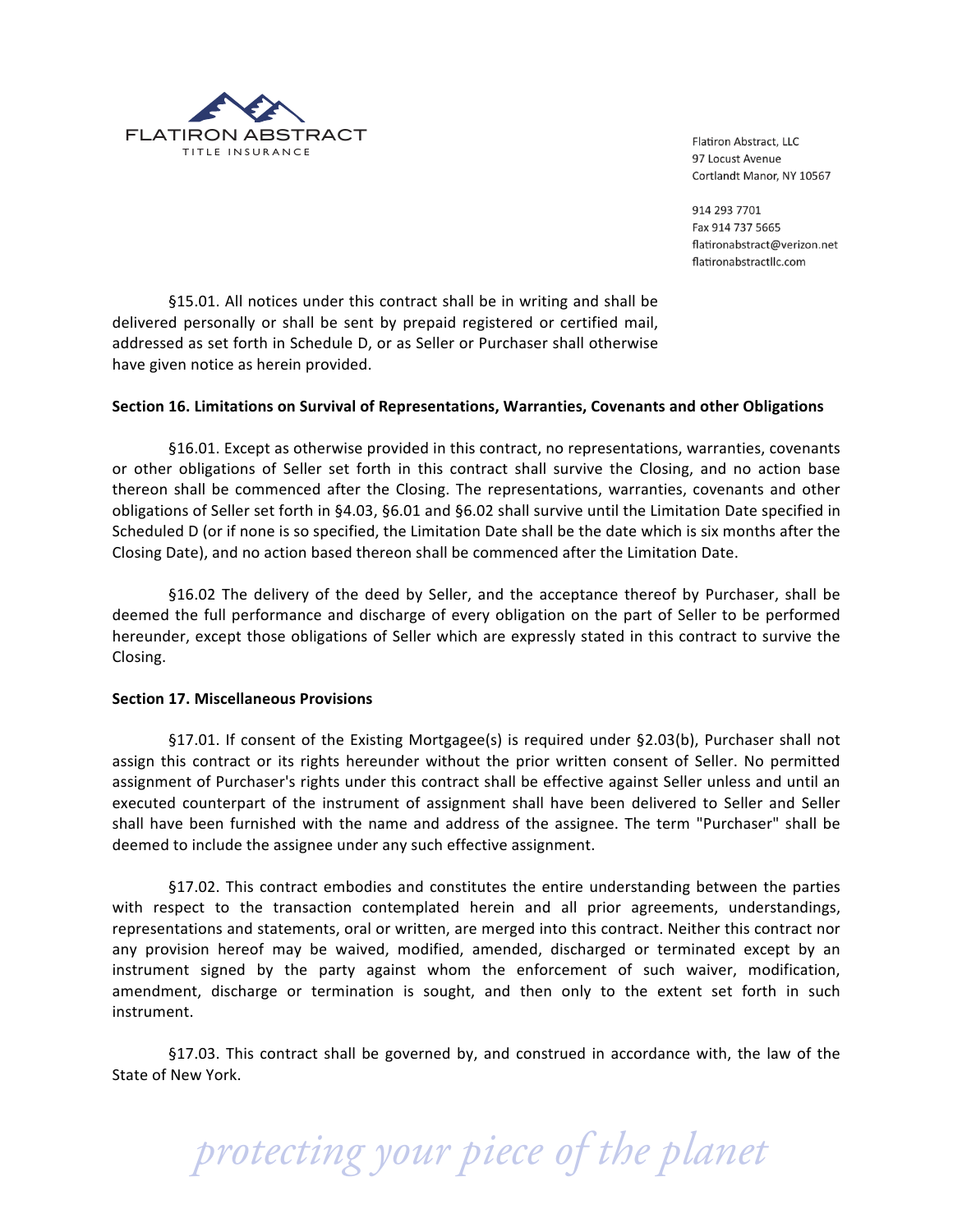

914 293 7701 Fax 914 737 5665 flatironabstract@verizon.net flatironabstractllc.com

§17.04. The captions in this contract are inserted for convenience of reference only and in no way define, describe or limit the scope or intent of this contract or any of the provisions hereof.

§17.05. This contract shall be binding upon and shall inure to the benefit of the parties hereto and their respective heirs or successors and permitted assigns.

§17.06. This contract shall not be binding or effective until properly executed and delivered by Seller and Purchaser.

§17.07. As used in this contract, the masculine shall include the feminine and neuter, the singular shall include the plural and the plural shall include the singular, as the context may require.

§17.08. If the provisions of any schedule or rider to this contract are inconsistent with the provisions of this contract, the provisions of such schedule or rider shall prevail. Set forth in Schedule D is a list of any and all schedules and riders which are attached hereto but which are not listed in the Table of Contents.

IN WITNESS WHEREOF, the Parties hereto have duly executed this Contract as of the date first above written.

SELLER(S):

BUYER(S):